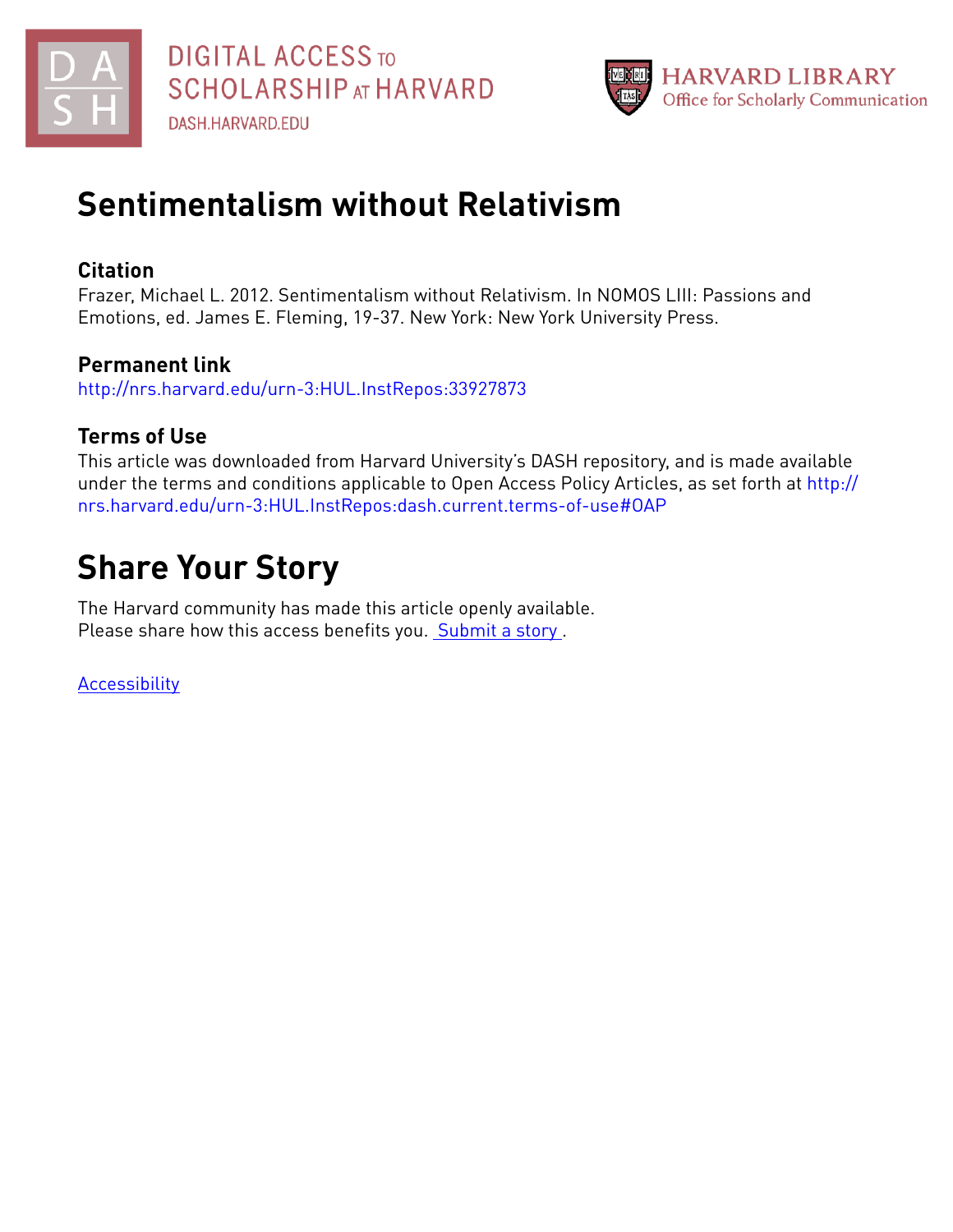#### Contribution to *Nomos LIII: Passions and Emotions*

**Sentimentalism without Relativism** *Michael L. Frazer, Harvard University mfrazer@gov.harvard.edu*

We are now in the midst of an exciting multidisciplinary revival of work on the moral sentiments. As recently as 1989, a commentator could reasonably write that he knew "of no living author who has thought to call herself a sentimentalist."<sup>1</sup> The very existence of the present volume is a testament to just how much times have changed. Scholars across philosophy, political science, law and psychology, are now rediscovering that eighteenth-century sentimentalists such as David Hume and Adam Smith were correct to emphasize the centrality of passion and emotion to moral judgment. This work has profound repercussions for how we think about virtually all major questions in ethics, politics and the law, among other fields. But the sentimentalist theory that moral judgments contain emotions actually has very few important, substantive moral implications.

It may sound strange to say that a moral theory may be deeply important without having many important substantive moral implications. By a substantive moral implication of a theory, I mean a concrete normative conclusion which one must draw from it directly on pain of logical contradiction. No further research is necessary, no additional premises need to be posited; anyone who affirms a theory but denies its implications is rationally inconsistent. There are thus many ways that a moral theory can have profound repercussions without having many important substantive moral implications. For one thing, it may have such implications when combined

<sup>1</sup> Joseph Duke Filonowicz, "Ethical Sentimentalism Revisited," *History of Philosophy Quarterly* 6:2 (April 1989), pp. 189-206, p. 192. "Most often," Filonowicz continues, "the term is used polemically and tendentiously to brand vague themes thought to be barely worthy of serious consideration." The fact that so many scholars today self-identify as sentimentalists is thus not only a remarkably intellectual development, but also a brazen act of linguistic reappropriation. Unfortunately, however, the term "sentimentalist" still retains its mawkish connotations in everyday usage.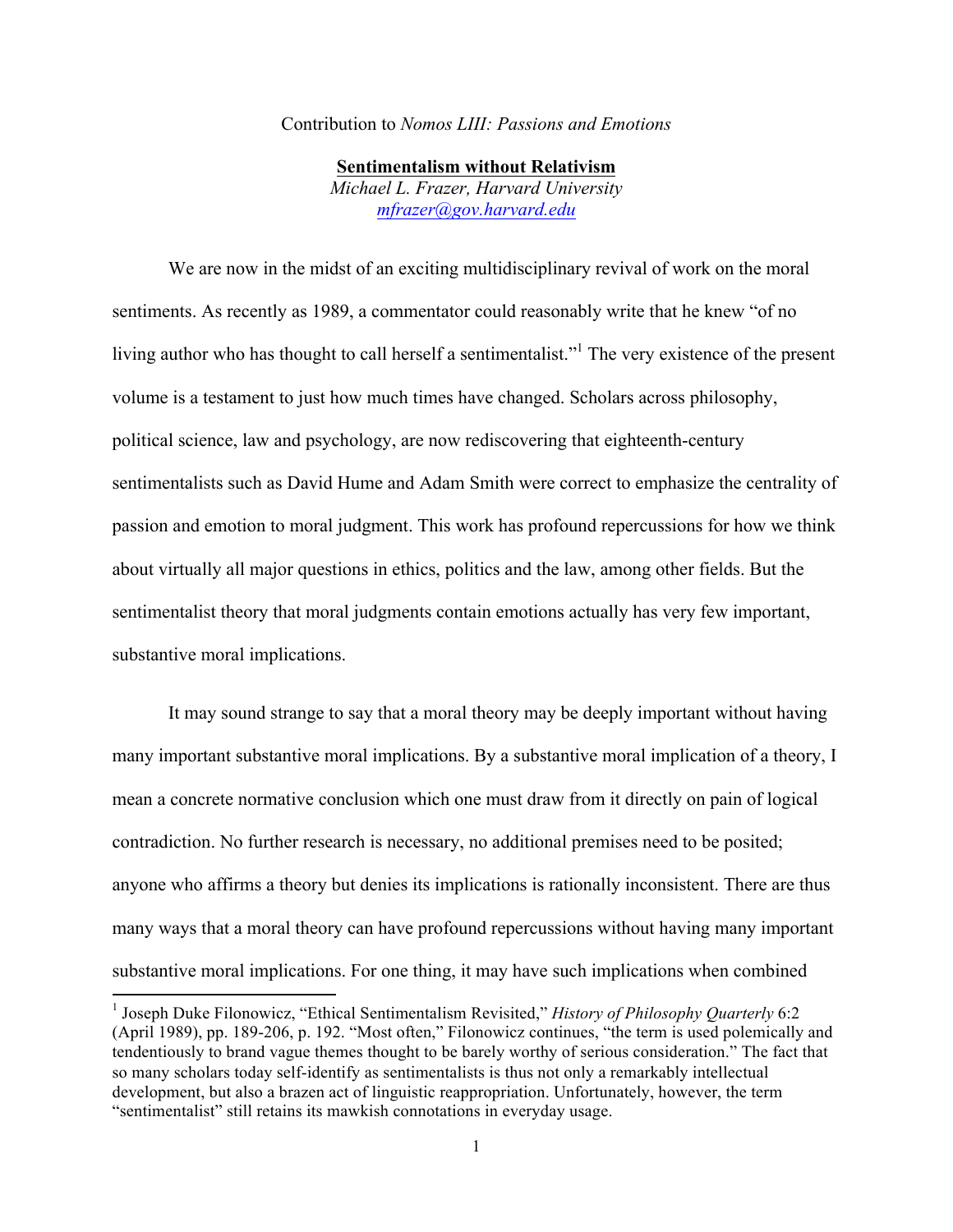with *other* theories—but these are implications of a conjunction of theories, not of any single theory. Taken by itself, a moral theory may also have methodological rather than substantive implications; it may suggest *how* we should conduct future moral inquiries rather than *what* we must conclude. More generally, a theory may be a conversation starter rather than a conversation stopper, suggesting what new questions we should investigate, what new possibilities we should consider, without establishing any new and important conclusions which we must believe. Moral sentimentalism (or just "sentimentalism," as I will call it) is important in all of these ways.

This essay will focus on what Jesse Prinz and many others have taken to be the most important substantive moral implication of sentimentalism. Sentimentalism is thought to imply moral relativism.<sup>2</sup> Prinz defends this common view by arguing that, once the truth of sentimentalism is established, we must face the fact that "there may be moral conflicts that have no rational resolution" (p. XX). I think that Prinz is right here; no one can consistently affirm sentimentalism while denying that there may be moral conflicts that have no rational resolution. But I don't think that anything much further follows from this implication—certainly nothing of particular importance for normative ethics, politics or law, and most certainly not moral relativism. After all, even if our moral conflicts are not capable of rational resolution, they may nonetheless be resolvable through non-rational means. It is my hope that they can be resolved in this way—and my conviction that they should be—that leads me to oppose relativism as both a philosophical theory and as a practical approach to ethics and politics. Yet both Prinz and I are sentimentalists, and our conceptions of what sentimentalism involves are essentially the same.

<sup>2</sup> See Prinz's contribution to the present volume, as well as Prinz, *The Emotional Construction of Morals*. New York: Oxford University Press, 2007.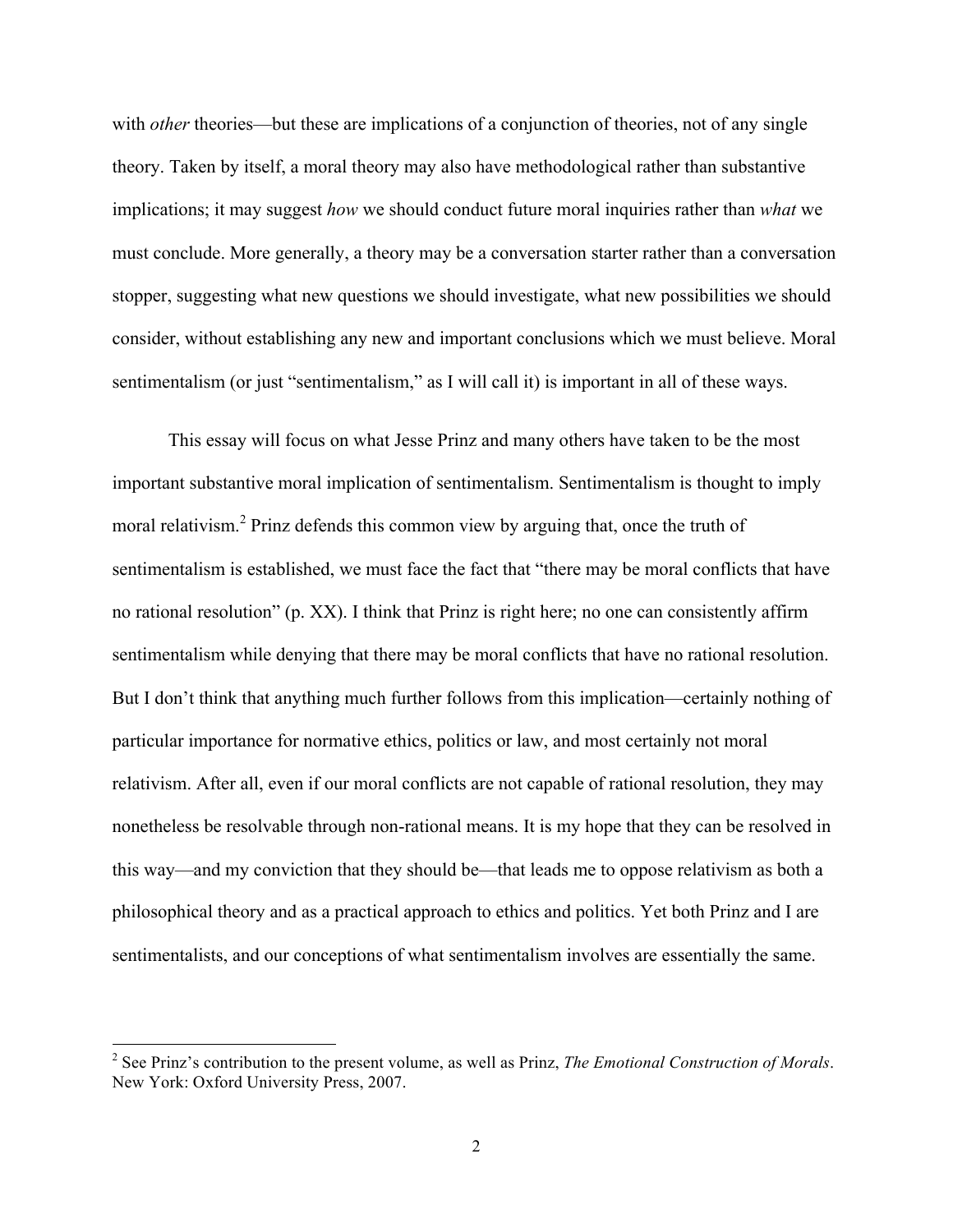So how is it possible for two consistent defenders of sentimentalism to differ on so much else? It might be thought that some of the room for disagreement comes from the ambiguity of sentimentalism itself. While this is not the primary source of the dispute at hand, I do think that there are some ambiguities in the formulation of sentimentalism which need to be addressed.

I accept Prinz's "constitution model" of sentimentalism, which maintains that moral judgments *contain* emotions, rather than simply being judgments *about* emotions as under many so-called neo- (or, really, quasi-)sentimentalist theories today.<sup>3</sup> But even once one accepts the constitution model, important ambiguities remain. The claim that moral judgments contain emotions can be understood as an empirical generalization, a conceptual necessity, or a normative precept. I actually think sentimentalism is probably true in all three of these ways. But philosophers can feel free to embrace one or two while rejecting the other(s).

First, consider descriptive, empirical sentimentalism: the claim that, as a matter of psychological fact, most of our moral judgments can be observed to contain emotions most of the time. Prinz makes a strong case that this empirical generalization is well-supported by recent research in experimental psychology and neuroscience. Yet this descriptive theory, while undoubtedly preferable to its rivals, is nothing new. To the contrary, it has been widely accepted throughout the Western philosophical tradition. Indeed, it has been accepted even by most philosophers classified as moral rationalists. And any theory embraced by Plato, the Stoics, Spinoza and Kant, as well as by Hume and Smith, is hardly even deserving of the name sentimentalism.

<sup>3</sup> For two prominent examples of such quasi-sentimentalist theories, see Allan Gibbard, *Wise Choices, Apt Feelings: A Theory of Normative Judgment*. Cambridge, MA: Harvard University Press, 1990 and Justin D'Arms and Daniel Jacobson, "Sentiment and Value." *Ethics* 110 (2000), pp. 722-748, the latter of which introduced the idea of calling such views "neosentimentalist."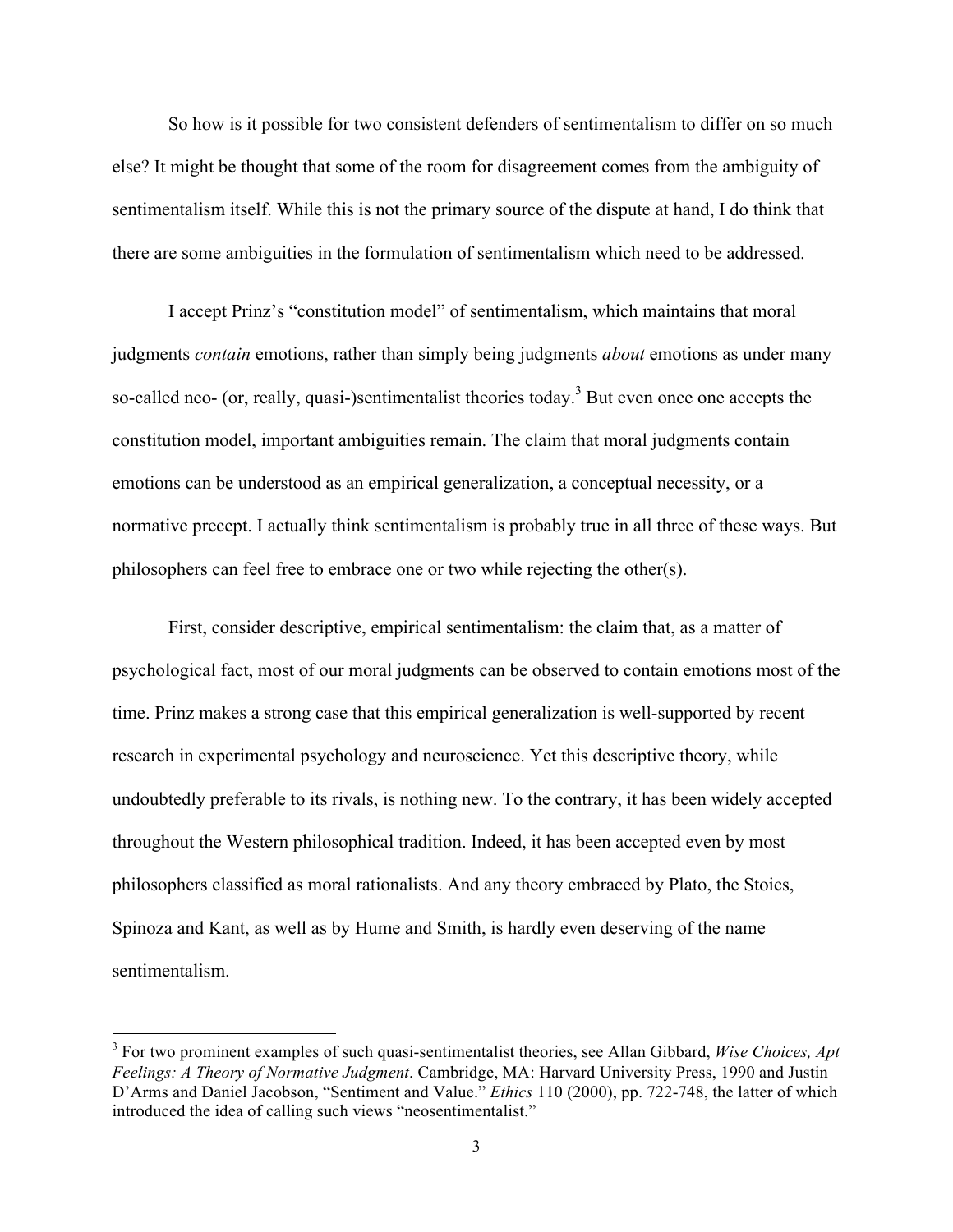One would be hard-pressed to find a major, canonical moral rationalist who denied that emotions are a component of most of our moral judgments most of the time. Plato would hardly be surprised to see that most experimental subjects are governed by passion rather than reason. Most subjects in experimental psychology are undergraduates, after all, and there is nothing more sophomoric than being governed by one's passions. Yet even if empirical sentimentalism is also true for most of us above the legal drinking age, what allowed Plato to be a rationalist is that he thought that the way most people make most moral judgments most of the time is irrelevant to moral philosophy. He embraced what Prinz, following today's current psychological practice, calls a dual process model. There are two ways moral judgments can be formed, one of which includes emotion and one which does not. The former results in moral opinion, while the latter results in moral knowledge. Knowledge is incomparably superior to opinion, and wields an authority which opinion lacks.<sup>4</sup> The goal of philosophy is thus to allow us to form judgments on the basis of reason alone. Since only a tiny minority, beneficiaries of either very rare divine gifts or a very particular education (most decidedly not the kind of education available to today's undergraduates), could ever hope to achieve moral knowledge, only they will form moral judgments which do not contain emotion.<sup>5</sup> For those concerned with empirical generalizations, these philosopher-kings (if any exist at any given time) would be mere outliers. Plato's is not the kind of dual-process model subject to empirical falsification.

<sup>&</sup>lt;sup>4</sup> For two of the many Platonic discussions of the superiority of moral knowledge to moral opinion, see *Meno* 97a-100b (In Plato, *Complete* Works, Edited, with Introduction and Notes, by John Cooper. Indianapolis: Hackett Publishing, 1997, pp. 895-897) and *Republic* 477-480 (pp. 1103-1107).<br><sup>5</sup> For the claim that only a minority will achieve moral knowledge or understanding, see, among many

other passages in the Platonic corpus, *Timaeus* 51e (Cooper, ed., p. 1254). The educational plan designed to produce moral knowledge takes up much of the *Republic;* see especially 376-417 (pp. 1015-1052) and 503-541 (pp. 1123-1155).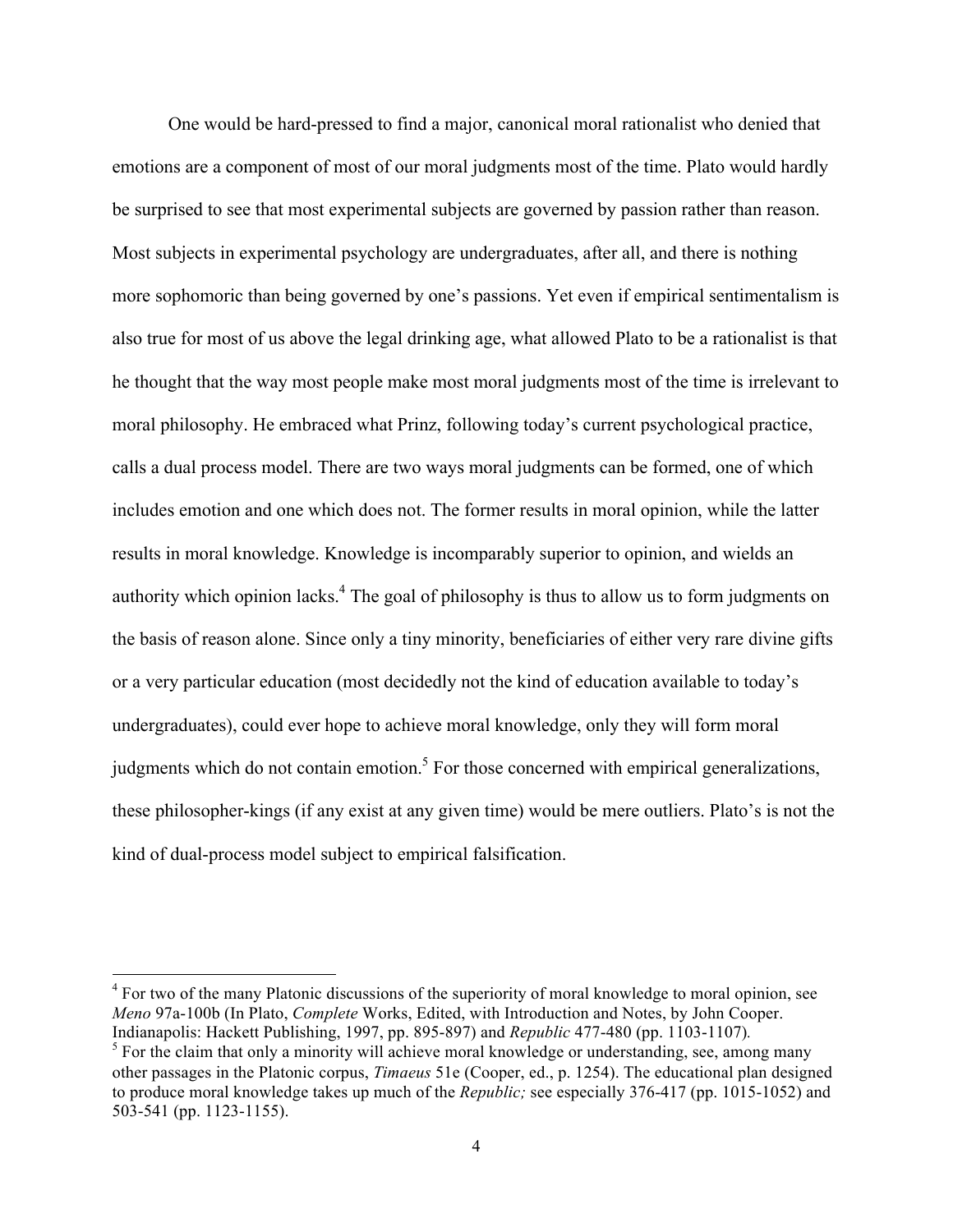That said, empirical sentimentalism does imply an empirical version of the claim that not all moral conflicts are capable of rational resolution. As long as the mass of humanity remains stuck in the mire of conflicting passions, and hence conflicting moral opinions, any disagreement with or among them will not be rationally resolvable. In Plato's view, our only hope is that those who are incapable of moral knowledge may come to possess true moral opinions through nonrational means. The rational few must therefore manipulate the passionate many to comply with reason's demands, and must do so through some combination of coercion and deception. This is the ultimate ground of the philosophical elite's right to absolute rule over the non-philosophical masses $6$ 

Of course, one need not be an elitist or anti-egalitarian in order to accept sentimentalism as an empirical generalization while nonetheless remaining a rationalist along roughly Platonic lines. Kant, too, had a dual-process model, one which was just as scientifically untestable as Plato's. Here, the distinction between opinion and knowledge is replaced by a distinction between heteronomous and autonomous moral judgment. While heteronomous judgment is the result of empirically observable causal forces—with what Kant called "*Neigung*" ("inclination") foremost among them—autonomous judgment is the self-legislation of pure, noumenal reason. All rational agents as such are capable of this self-legislation, but even on introspection they can never be sure that they have achieved it. Although an action may clearly be in conformity with duty, we can never be entirely certain it was done from duty, and hence possessed genuine moral

<sup>6</sup> See, among other defenses of this claim in the *Republic*, 484b-484d (Cooper, ed., pp. 1107-1108). There are, of course, many scholars who would dismiss the interpretation in this and the preceding paragraph as a caricature of Plato's actual views, views which are notoriously difficult to pin down on the basis of literary works as complex as the dialogues. My goal here is not so much to interpret Plato accurately (though, for the record, I do believe my interpretation to be correct) as to describe a recognizably Platonic position which can involve the simultaneous embrace of empirical sentimentalism and moral rationalism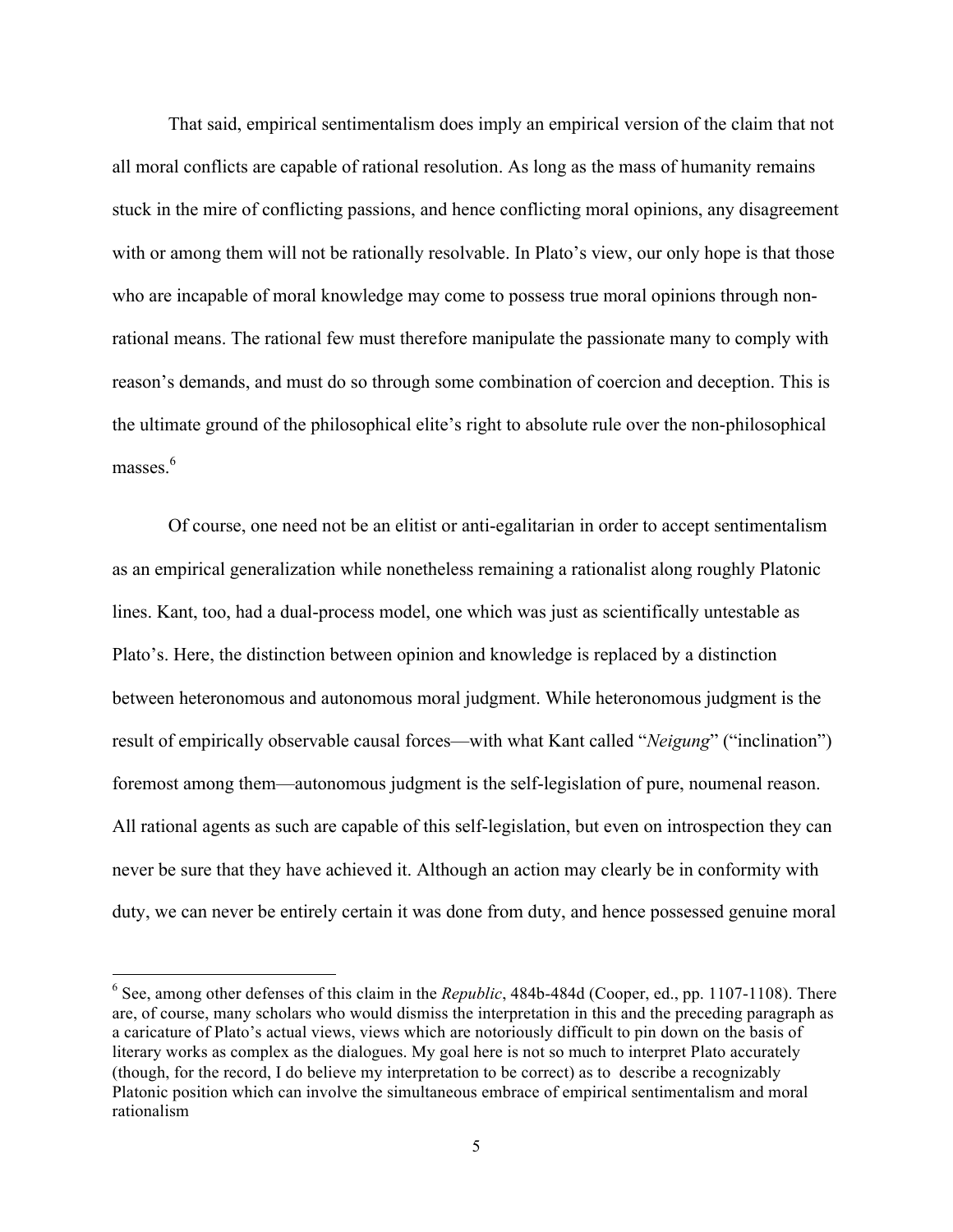worth. "In fact," Kant writes, "it is absolutely impossible by means of experience to make out with complete certainty a single case in which an action otherwise in conformity with duty rested simply on moral grounds."<sup>7</sup> And just as this knowledge is unavailable to agents themselves, it is also unavailable to outside researchers, even those equipped with fMRIs. Kant acknowledges that, because all moral judgments manifest themselves as empirical phenomena, they will certainly appear to be heteronomously determined. And as long as humanity remains made of crooked timber, this appearance is accurate for most of us most of the time. But the possibility of rational autonomy remains, and it is incumbent upon all of us to strive to achieve it. $8$ 

Although rationalists can grant that emotion really is a component of most of our moral judgments most of the time, they maintain that a different kind of moral judgment, one free of emotion, is both possible and normatively superior. Sentimentalism, to be worthy of the name, must rule this out. There are two paths available: Sentimentalists can either deny the *possibility*  of purely rational moral judgment, or they can deny its *normative superiority*. Either way, sentimentalism cannot simply be an empirical theory.

Let's examine the conceptual path first. Here is hardly the place to rehash the reasons why the impossibility of a phenomenon cannot be established on empirical grounds alone. Even if this claim is not true universally, one is hard-pressed to imagine what sort of scientific research

<sup>7</sup> Immanuel Kant, *Groundwork of the Metaphysics of Morals* (1785). Translated by Mary J. Gregor in *Practical Philosophy*, The Cambridge Edition of the Works of Immanuel Kant. Translated and Edited by Mary J. Gregor. General Introduction by Allen Wood. New York: Cambridge University Press, 1996, 4:407, p. 61.

<sup>8</sup> My interpretation of Kant in this paragraph, while not obvious to every reader of the *Groundwork*, is reflective of the current scholarly consensus on the matter. See Allen Wood, *Kant's Ethical Thought.* New York: Cambridge University Press, 1999, pp. 17-49; Paul Guyer, *Kant and the Experience of Freedom: Essays on Aesthetics and Morality*. New York: Cambridge University Press, 1993, pp. 335-393; and Marcia Baron, *Kantian Ethics Almost Without Apology*. Ithaca, NY: Cornell University Press, 1995. pp. 146-187. As with my interpretation of Plato, however, my goal here is primarily to outline a recognizably Kantian position which incorporates both empirical sentimentalism and moral rationalism, and which does so without the objectionable elitism of the Platonic position described earlier.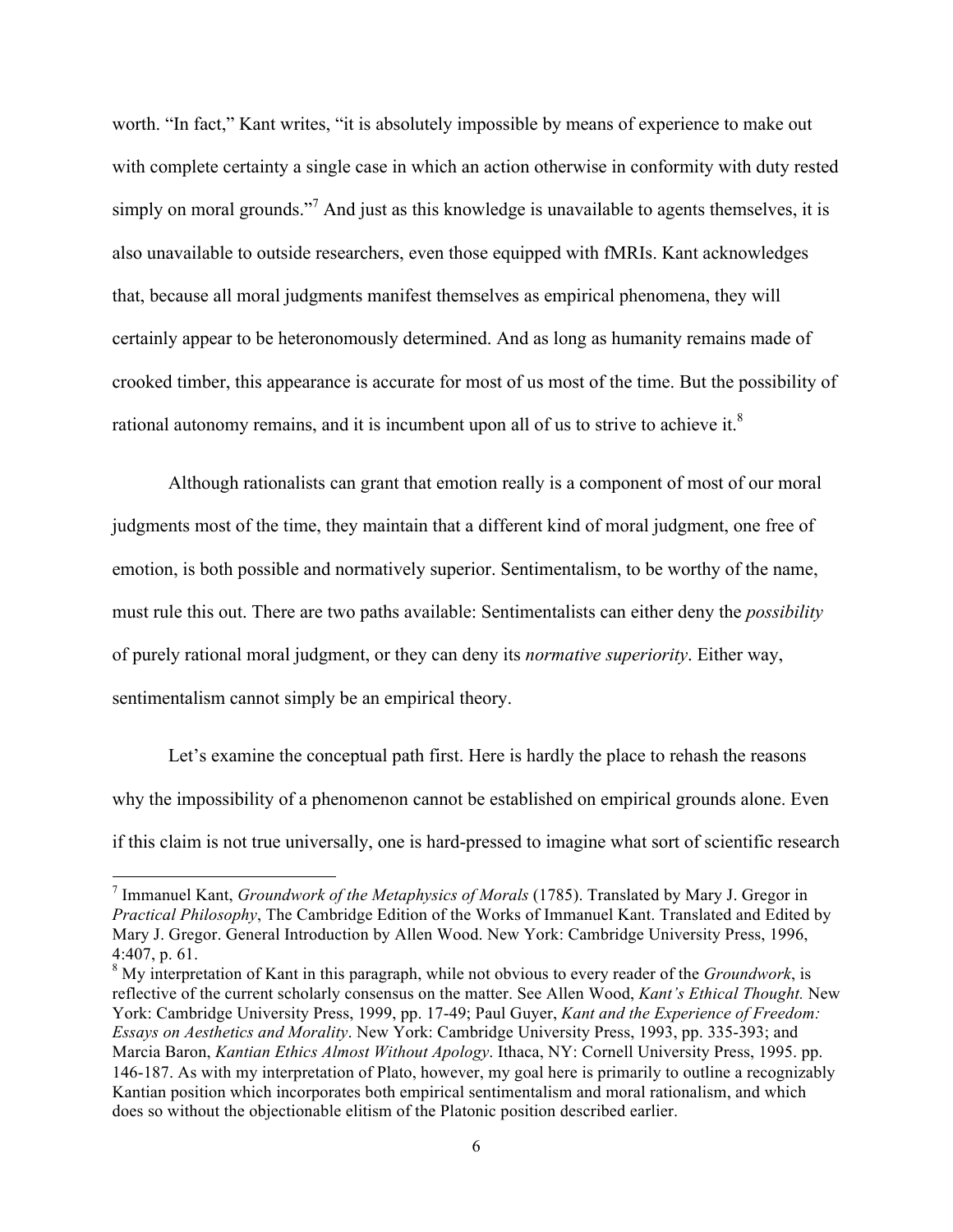could be conducted to rule out the sort of purely rational moral judgment that Plato and Kant describe. Most twentieth-century anti-rationalists therefore sought to rule out this possibility on conceptual grounds. The claim that moral judgment contains emotion is, they claimed, implicit in the very idea of morality itself, and can be established using the armchair techniques of conceptual analysis.<sup>9</sup> I think they were probably right, but, the literature on the matter has grown so baroque over the past century, and my skills as an analytic philosopher are so limited, that I remain unsure.

Fortunately, the separate path of normative sentimentalism is also available. If conceptual sentimentalism were true, then one of its implications would be normative sentimentalism. Since ought implies can, if purely rational moral judgments are a contradiction in terms, then it cannot be our duty to pursue them. But normative sentimentalism can also be established independently of its conceptual cousin. Even if purely rational moral judgments were possible, there is no reason to believe that they would be superior to judgments containing emotions. Or, more modestly, even if they might be possible for some sort of conceivable rational being, they are not the sort of judgments we should ever attempt. Adam Smith suggests as much when he notes that the kinds of moral judgments which might be appropriate for God to make are not appropriate for creatures such as ourselves.<sup>10</sup> Given the independence of normative from conceptual sentimentalism, twentieth-century analytic metaethicists did sentimentalism a real disservice by focusing almost exclusively on moral concepts and moral language.

<sup>&</sup>lt;sup>9</sup> For the classic statements of metaethical sentimentalism in its "emotivist" variant see Alfred Jules Ayer, *Language, Truth and Logic* (1936). New York: Dover Publications, 1952, Ch. 6 (pp. 102-119) and Charles L. Stevenson, *Ethics and Language*. New Haven, CT: Yale University Press, 1944/1960. <sup>10</sup> Adam Smith, *The Theory of Moral Sentiments.*. Edited by A. L. Macfie and D. D Raphael. Indianapolis, IN: Liberty Fund, 1759/1790/1984, III.5.7, p. 166.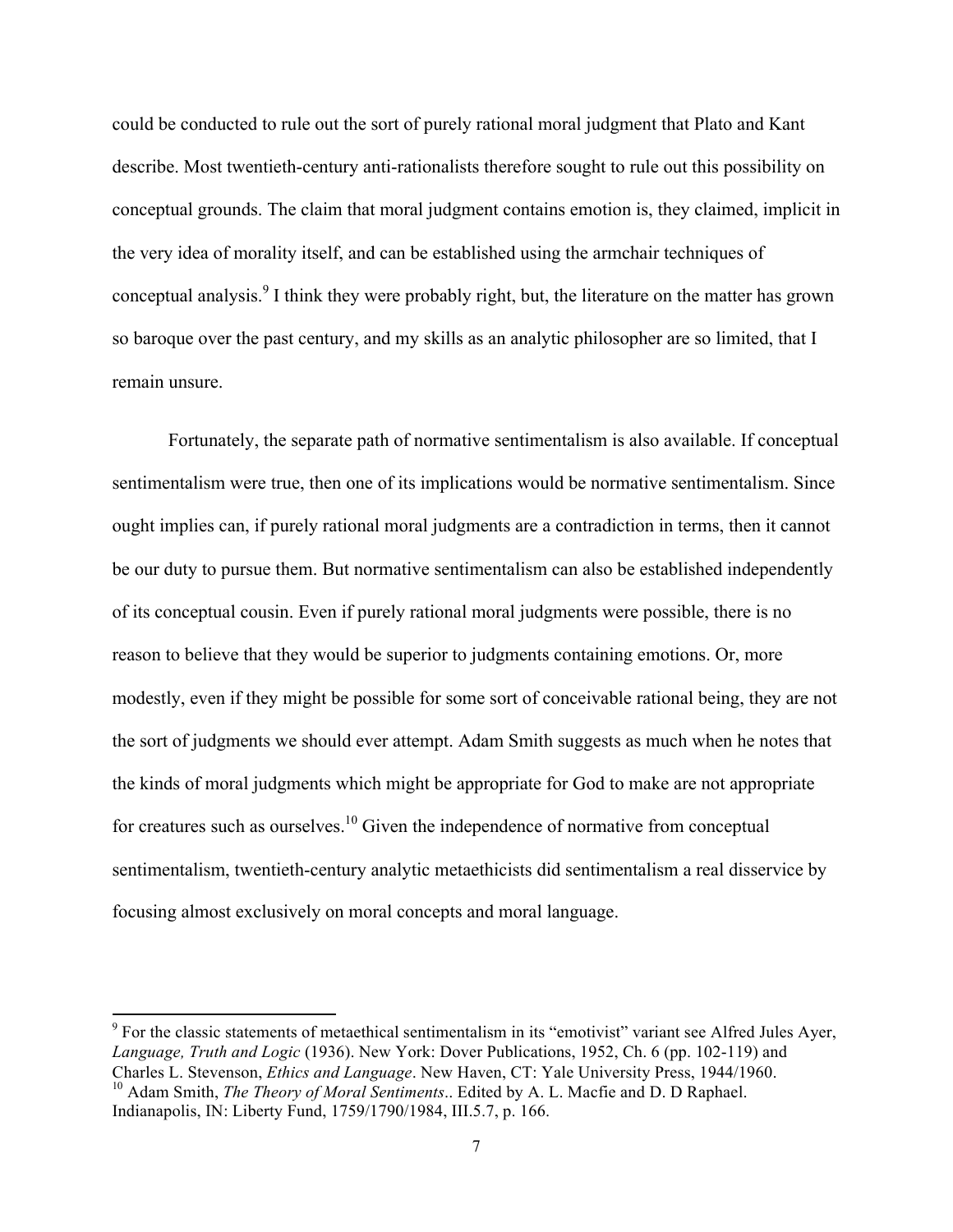It might be easy to confuse my claim that sentimentalism has no important ethical or political implications with the widespread (if nonetheless controversial) view that metaethics is separate from normative ethics.<sup>11</sup> Yet normative sentimentalism is itself a matter of moral judgments, albeit ones about general psychological processes rather than specific substantive ethical or political issues. The sharp distinction between conceptual metaethics and normative ethics was unknown to the original sentimentalists of the Enlightenment era, and need play no role in the revival of sentimentalism today.

There were, admittedly, rough analogues to the current distinction between metaethics and normative ethics in eighteenth-century philosophy. The seventh and final part of Smith's *Theory of Moral Sentiments*—one of the first modern historical surveys of Western moral philosophy—begins by observing that there are two questions to be considered when examining the principles of morals. "First, wherein does virtue consist? ... And, secondly, by what power or faculty of the mind is it that this character, whatever it be, is recommended to us?"<sup>12</sup> It might be thought that the first of these is the Enlightenment-era equivalent of normative ethics, while the

 

 $11$  The first half of the twentieth century was the heyday of the belief in the moral neutrality of metaethics, a position defended by Stevenson and Ayer (op. cit.) among many others. By the 1960s, the dominant view had a number of prominent opponents; see Alan Gewirth, "Meta-Ethics and Normative Ethics," *Mind* New Series 69:274 (April 1960), pp. 187-205; Gewirth, "Metaethics and Moral Neutrality," *Ethics*  78:3 (April 1968), pp. 214-225; and R. C. Solomon, "Normative and Meta-Ethics," *Philosophy and Phenomenological Research* 31:1 (September 1970), pp. 97-107. In order to appreciate the full importance of this debate, remember that Stevenson, Ayer and their ilk maintained that only analytic metaethics really qualified as moral *philosophy*, and hence that philosophy as such should not be concerned with normative questions. Those who rejected the moral neutrality of metaethics were thus implicitly (and occasionally explicitly) defending the philosophical legitimacy of addressing normative issues. Given the re-emergence of normative moral and political philosophy from the 1970s onward, it might be thought that Gewirth and Solomon had decisively won the argument. Yet a widespread belief in the independence of metaethics and normative ethics remained—albeit now as a defense of a division of labor between two forms of philosophically legitimate enquiry. Indeed, in a reverse of the once-dominant view, some philosophers even began appealing to the moral neutrality of metaethics to argue that only normative ethics was truly worthy of philosophical attention; see Peter Singer, "The Triviality of the Debate over 'Is-Ought' and the Definition of 'Moral,'" *American Philosophical Quarterly* 10:1 (January 1973), pp. 51-56.

 $12$  Smith, op. cit., VII.1.2, p. 265.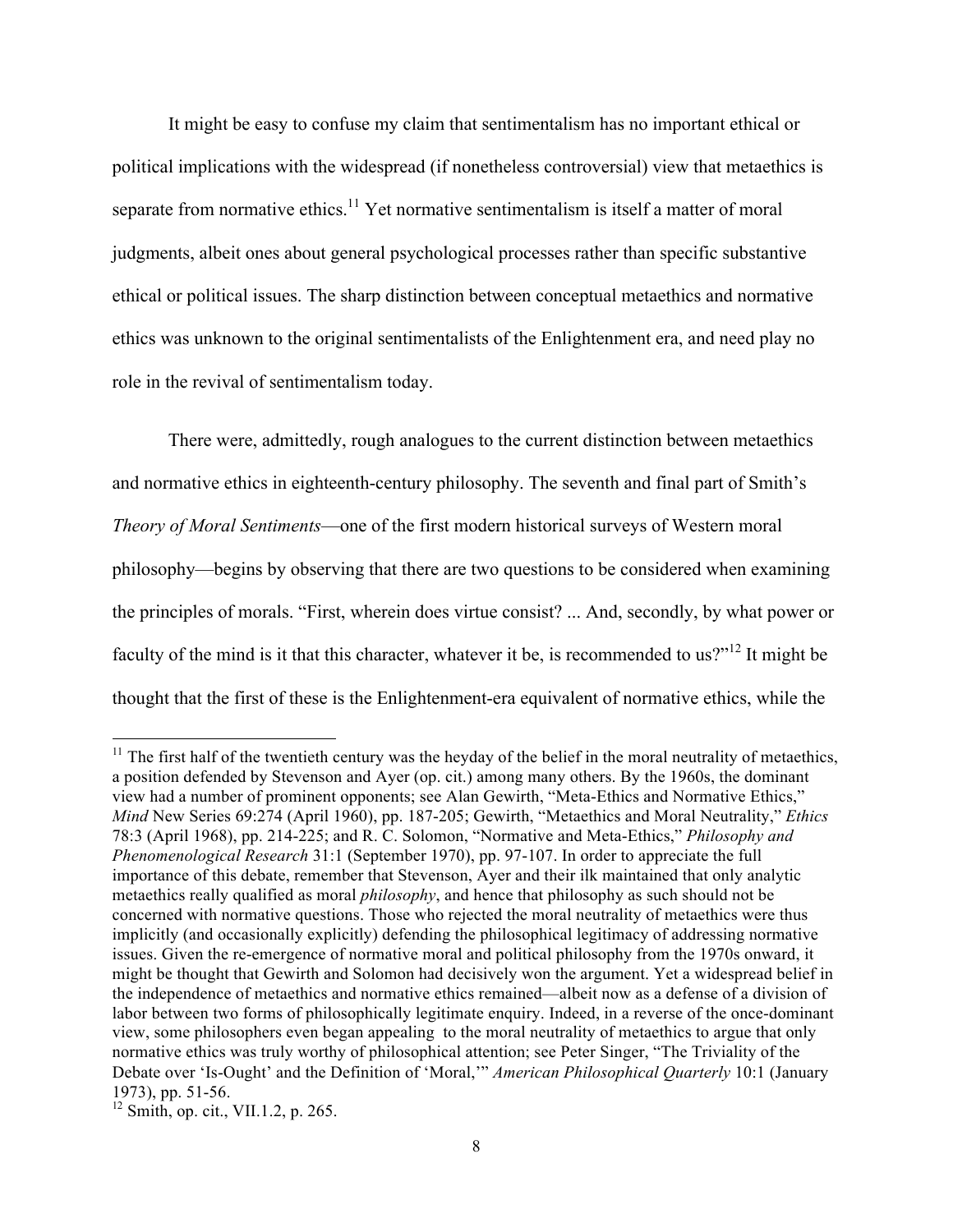second is equivalent to metaethics, especially since Smith maintains that the second question, taken in isolation, "though of the greatest importance in speculation, is of none in practice."<sup>13</sup> I will deal at the conclusion of this essay with Smith's insistence that this question is of only speculative importance. For now, though, it is important to note that this is an empirical and psychological question, not a conceptual or linguistic one. Smith divided moral philosophy into descriptive moral psychology on the one hand and a form of virtue-theoretic normative ethics on the other, with little place left for the analysis of moral concepts.

Although Smith has been largely neglected by recent analytic metaethicists, Hume has not been so fortunate. Countless analytic commentators have written under the assumption that Hume must have intended to give something resembling an analysis of moral concepts. Given the superficial absence of such an analysis from his ethical writings, they conclude that it must be lurking somewhere implicitly. Many inconsistent analyses have been proposed. As Michael Slote recounts, Hume has been read as a subjectivist descriptivist ("x is right" means "I approve of x"), an expressivist emotivist, ("Hurray for x!"), an ideal observer theorist ("a precisely specified perfect spectator would approve of x"), a projectivist error theorist (our approval of x lead us to assert falsely that it has a property of goodness which it does not actually possess) and, in Slote's innovation, possibly even a proto-Kripkean reference-fixing theorist (a position too complicated to explain here). Although all these metaethical theories can be categorized as sentimentalist, they are all inconsistent with one another. Slote believes all can be put forward as plausible interpretations of Hume, but concludes that "if one wants to be more consistent than

<sup>&</sup>lt;u> 1989 - Johann Stein, fransk politik (d. 1989)</u>  $13$  Ibid., VII.iii.intro.3, p. 315.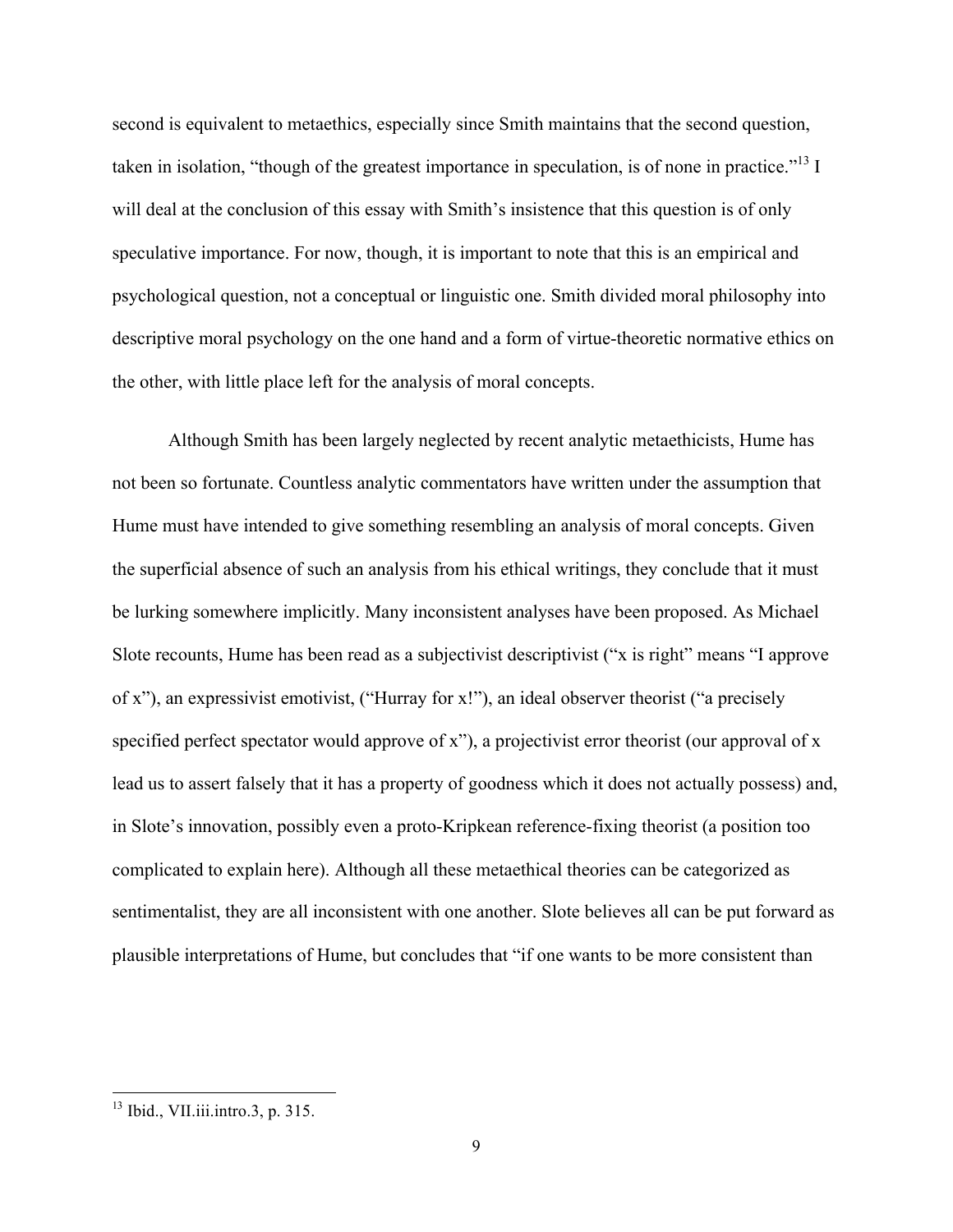Hume seems to have been, then one has to decide among these theories or advocate some different sentimentalist account."<sup>14</sup>

Yet there is another option open to sentimentalists: to avoid conceptual sentimentalism entirely, and to defend their theory on empirical and normative grounds alone. If this is indeed the path that Hume chose, it should come as no surprise that attempts to wrestle a consistent analysis of moral concepts from the pages of Hume's *Treatise* have led Slote and others to reject Hume as metaethically confused and inconsistent. The same would be true of any author who was simply uninterested in analytic metaethics as it is practiced today.

There are many ways to defend normative sentimentalism without relying on conceptual sentimentalism. First, normative sentimentalists may simply determine that the sort of moral judgments that most of us make most of the time are pretty much fine as they are. Such sentimentalists embrace a single rather than a dual process model, claiming that all of us make moral judgments more or less the same way, and that no better alternatives are available. One might take this a step further, and claim that when these everyday moral judgments come into conflict with one another—as they undeniably do with remarkable frequency—we should not conclude that one is morally right and the other is morally wrong. All moral sentiments are morally fine for those who feel them; one moral opinion is as morally good as any other.<sup>15</sup>

This universal approval of everyone's moral sentiments is the normative position which I think is most deserving of the label "moral relativism," although the term has also been used to

<sup>&</sup>lt;sup>14</sup> Michael Slote, *Moral Sentimentalism*. New York: Oxford University Press, 2010, pp. 47-48.

 $15$  Prinz (2007, op. cit.) maintains that this view, but holds open the possibility that some moral sentiments may be better than others in various non-moral ways. Some may be more likely to promote the general welfare than others, for example, but this is not grounds for arguing for their moral superiority as such. Since most of us believe that advancing the general welfare is (at least ceteris paribus) *morally* desirable, I fail to see how he can distinguish moral approval and disapproval from their non-moral variants in this way.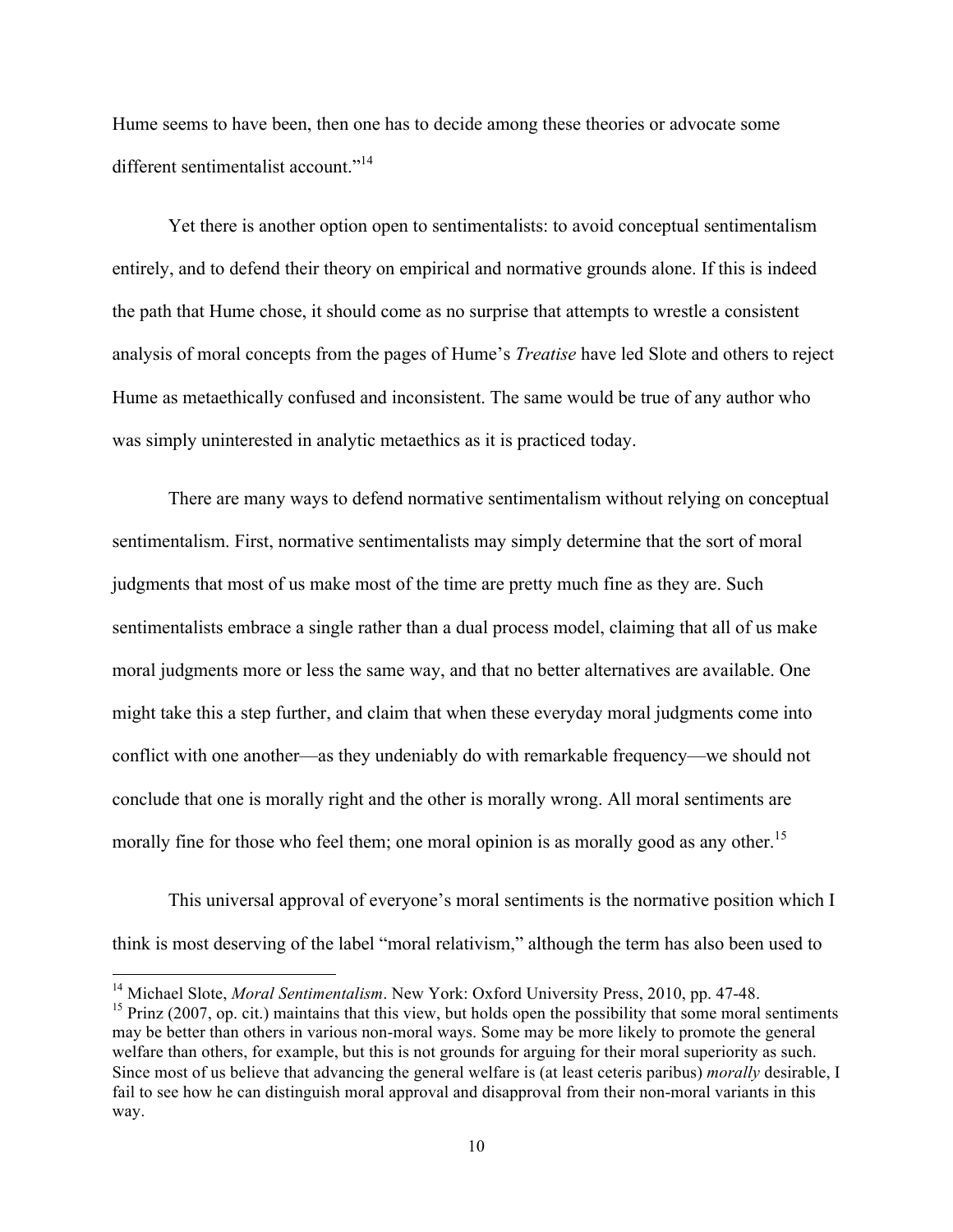identify a number of other normative views, as well as a variety of theories in conceptual metaethics.<sup>16</sup> As with normative sentimentalism, normative relativism can be defended either via appeal to or independent of its conceptual variant. If moral claims really are claims that are true or false only relative to some feature of the claimant, then it would be wrong to conclude that apparently conflicting claims made by different individuals are actually in conflict. It could then be argued that resolving the apparent conflict between them would then be impossible, for there might not actually be any conflict to resolve.<sup>17</sup> Yet even if it were possible, such resolution might still be normatively undesirable—perhaps because moral conflict is something which ought to be tolerated, or even celebrated, rather than resolved away.

As I have already made clear, however, normative relativism is not an implication of sentimentalism. This is because even normative sentimentalism is fully compatible with a kind of dual process model, one not all that different from the Platonic opinion/knowledge model or the Kantian heteronomy/autonomy model. Regardless of how most of us make moral judgments most of the time, sentimentalists like Hume and Smith believe that we can do better. In this respect, they are no different from Plato or Kant. But they flesh out this dual-process model in a distinctly sentimentalist way.<sup>18</sup>

 $16$  For an examination of some of the many possible theories which could reasonably go under the name "moral relativism," as well as a defense of most (but not all) of them, see the essays collected in "Part I: Moral Relativism," in Gilbert Harman, *Explaining Value and Other Essays in Moral Philosophy*. New York: Oxford University Press, 2000, pp. 3-99.

<sup>&</sup>lt;sup>17</sup> There are, however, legitimate doubts about the validity of this argument, as well as all other arguments from conceptual to normative relativism. It is certainly possible that there is a disanalogy here between the relationship between conceptual and normative sentimentalism on the one hand, and conceptual and normative relativism on the other. While conceptual sentimentalism implies normative sentimentalism, conceptual relativism may or may not imply normative relativism—and there is no need to determine whether or not it does for purposes of this essay.

 $18$  This sentimentalist account of how we can improve our moral reflection is one of the main subjects addressed in my book *The Enlightenment of Sympathy.* New York: Oxford University Press, 2010. It was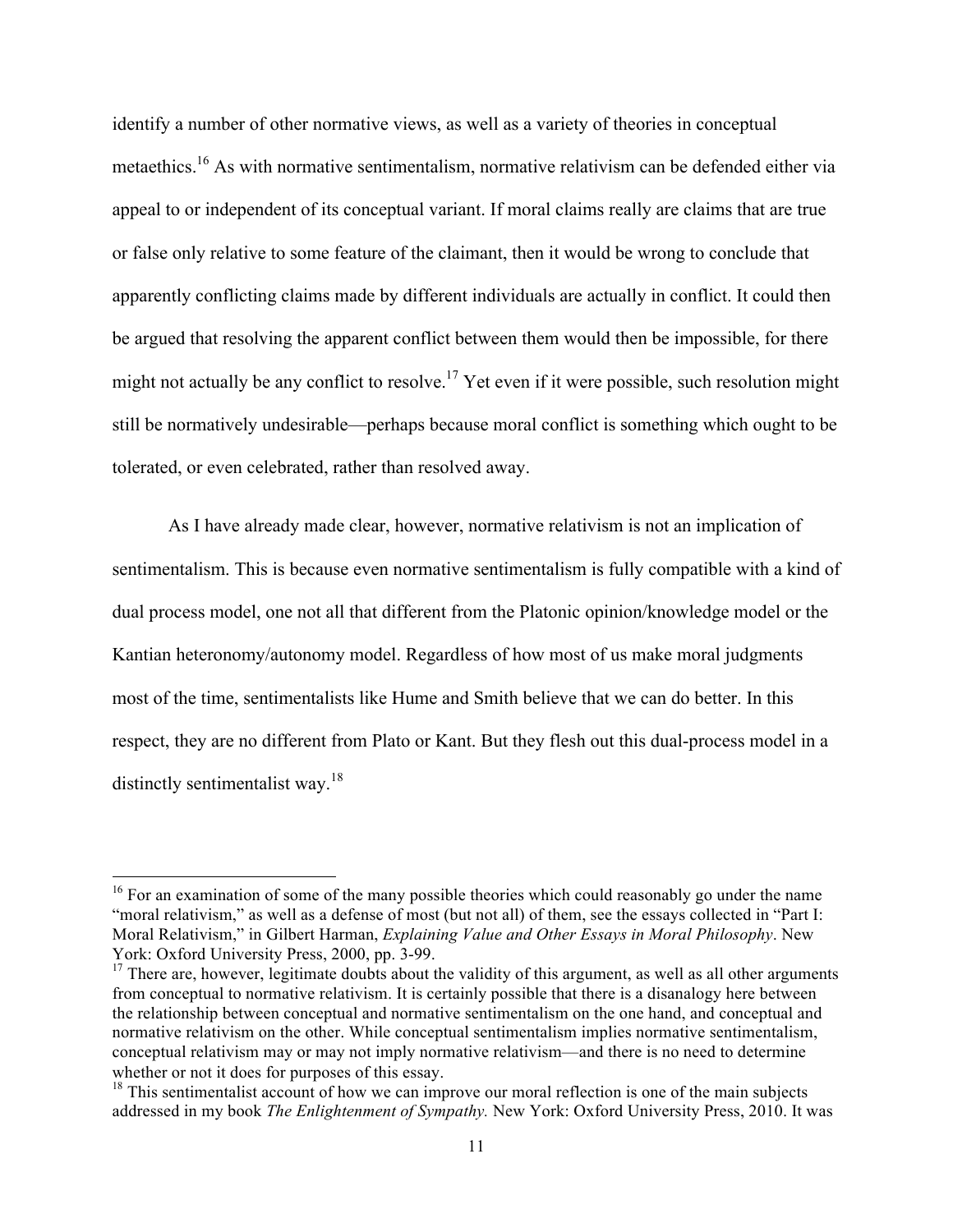As Prinz makes clear, the two main moral sentiments are those of moral approval and disapproval. As he also observes, these sentiments can be self- as well as other-directed. Inherent in feeling a sentiment of self-disapproval is a sense that we are not doing what we ought to be doing, that we can do better. What Prinz fails to mention explicitly is that among the behaviors which can be subject to both self- and other-disapproval are our feelings of approval and disapproval themselves. But I do think this is the best way to make sense of the case he describes of the recovering homophobe, in which "a bigoted automatic appraisal" that homosexuality is wrong is "outweighed by a considered appeal" that it is not, and in which the agent "identifies with the latter conviction" (p. XX). In other words, the recovering homophobe disapproves of his own disapproval of homosexuality, but has only partially completed the process of purging this wayward moral sentiment from his psyche.

Every moral sentiment we feel is a possible candidate for such disapproval, including the higher-order sentiments which approve or disapprove of our lower-order ones. This raises the possibility of an open-ended process of moral self-scrutiny, in which our moral sentiments are continually turned against themselves.19 Other mental faculties—reason included—may play a role in this reflective process as well. Despite Hume's famous bit of rhetoric about enslaving reason to the passions,  $20$  it is clear that this reflection is to be carried out in a non-hierarchical, psychologically holistic way. Although philosophers may rightly distinguish the operations of the mind from another, Hume consistently maintains that in reality they are "uncompounded and

<u> 1989 - Andrea Santa Andrea Andrea Andrea Andrea Andrea Andrea Andrea Andrea Andrea Andrea Andrea Andrea Andr</u>

not until I was preparing the current essay, however, that I realized Hume and Smith were advocating a dual-process model along roughly Platonic lines.

 $19$  This is the moral component of the "progress of sentiments" described by Hume and made famous by Annette Baier in her book of that title. See Annette C. Baier, *Progress of Sentiments: Reflections on Hume's Treatise.* Cambridge, MA: Harvard University Press, 1991.

<sup>20</sup> David Hume, *A Treatise of Human Nature*, 1739-1740 Edited by David Fate Norton and Mary J. Norton. Oxford Philosophical Texts. New York: Oxford University Press, 2000, 2.3.3.4, p. 266.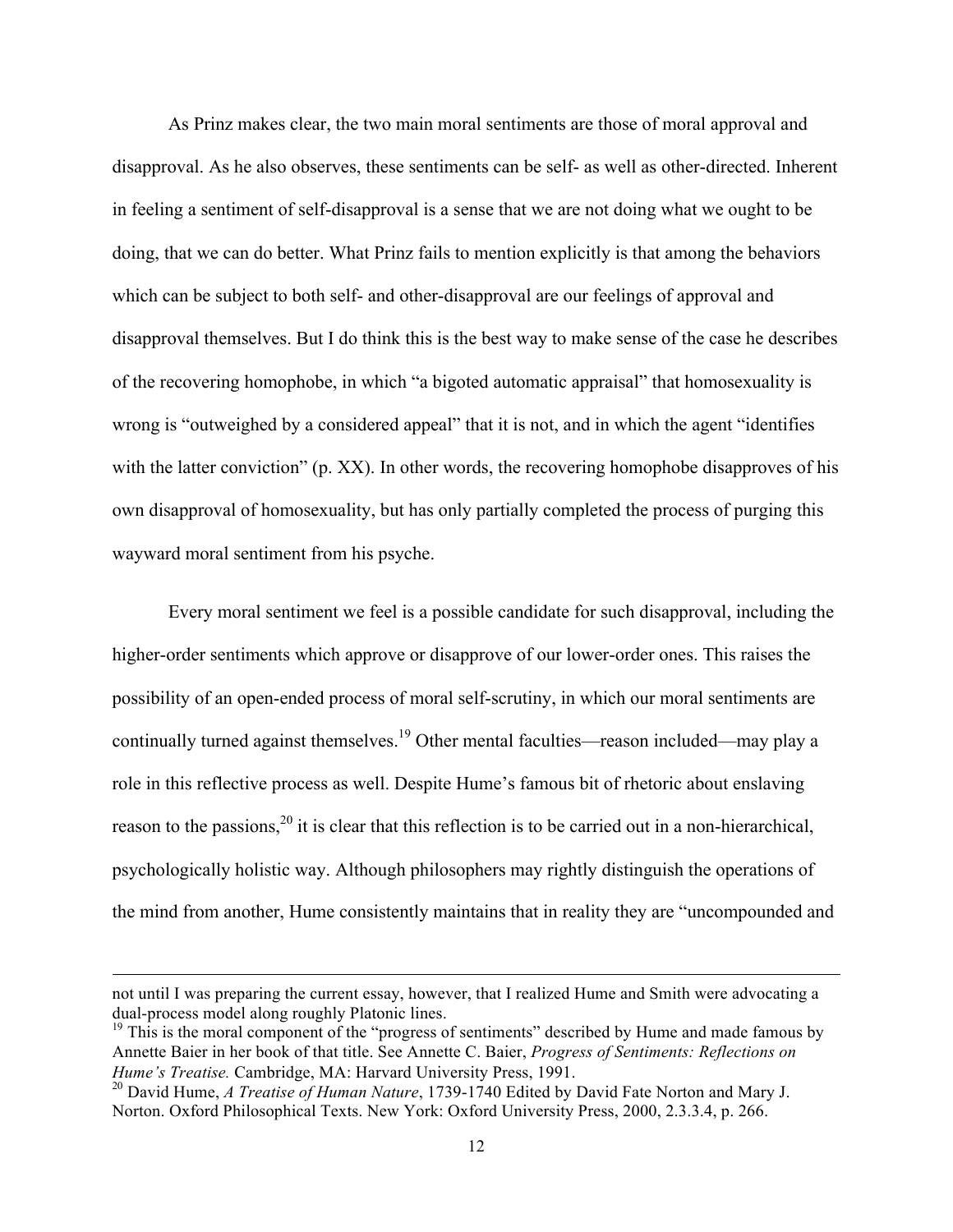inseparable."<sup>21</sup> As a result, reason is neither privileged over nor really enslaved to sentiment, nor are higher-order sentiments privileged over lower-order ones. Our goal is a mind fully in harmony with itself, free from psychic conflict in any form.

Although we can never reach a point when we possess certain, objective moral truths, we can reach a reflective equilibrium in which we can affirm that all our moral sentiments have been thoroughly tested. Such a progress of sentiments genuinely replaces moral opinion with a kind of moral knowledge. Yet as George Marcus observes in his contribution to this volume, "knowledge takes many forms" (p. XX). The sort of sentimentalist moral knowledge I want to defend is provisional rather than certain, and directed inward into the contingent makeup of the human psyche rather than outward into a non-contingent realm of moral reality—a realm of Platonic forms or necessary moral laws or what have you.<sup>22</sup>

The sentimentalist reflective process described by Hume and Smith also involves a proto-Kantian move from heteronomy to autonomy. Only through such a progress of sentiments can we take control of our moral lives. We consciously identify only with those moral sentiments which we can still endorse even after the greatest degree of critical self-reflection. What makes this view sentimentalist, however, is that these autonomous moral judgments contain emotion as surely as do heteronomous judgments.

But the relevant progress of sentiments is not merely a matter of individual reflection, of self-directed approval and disapproval. It is also a matter of interpersonal evaluation. For better or worse, we approve and disapprove of others' moral sentiments even more readily than we do

<sup>21</sup> Ibid., 3.2.2.14, p. 317.

<sup>&</sup>lt;sup>22</sup> For more on the distinction between these two forms of moral knowledge, see Michael B. Gill, "On the Alleged Incompatibility Between Sentimentalism and Moral Confidence," *History of Philosophy Quarterly* 15:4 (October 1998), pp. 411-440, especially p. 428.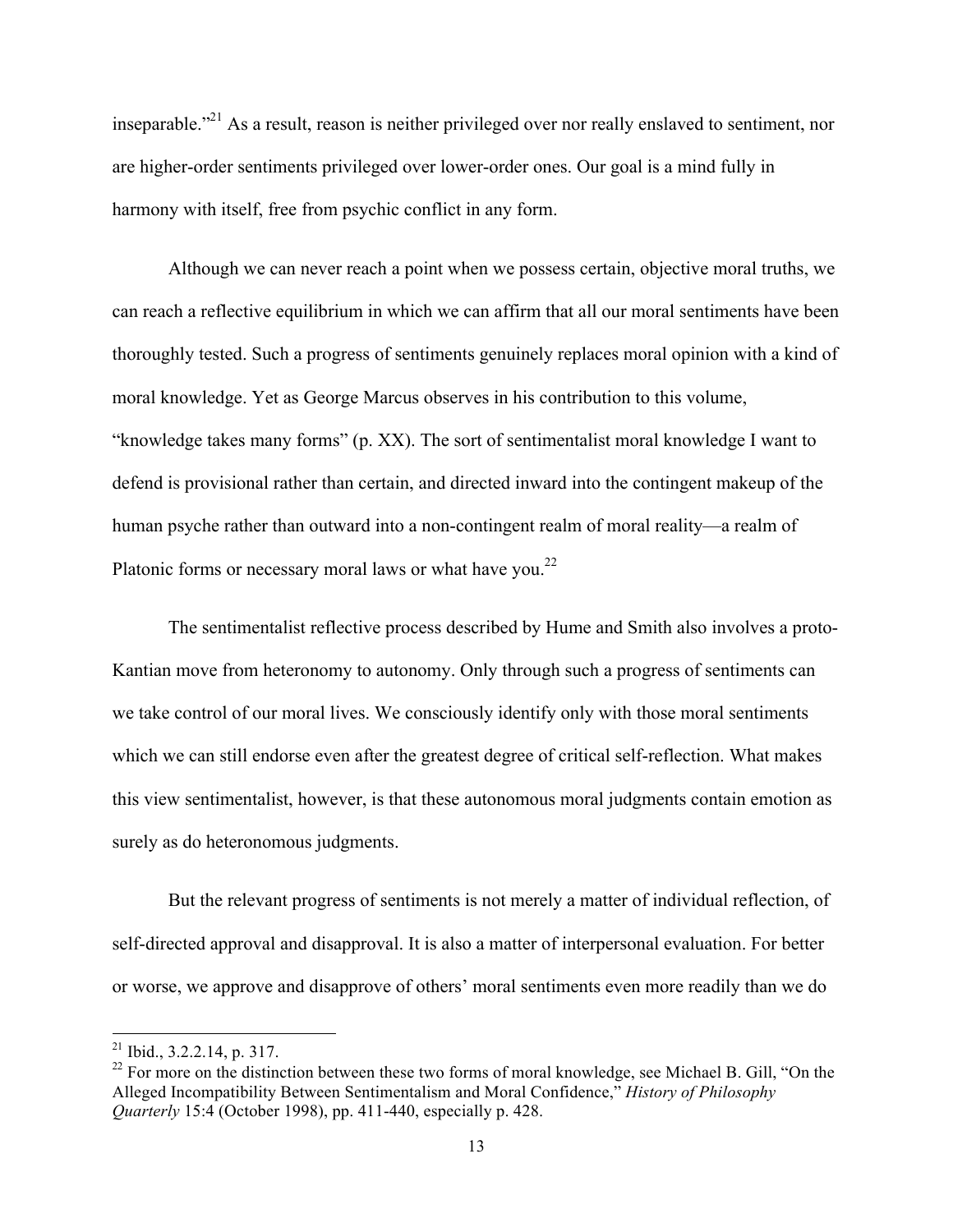of our own. To be sure, there is nothing in sentimentalism which precludes relativists from approving of moral judgments at odds with their own. But most of us do not share their sentiments. Most of us are inclined to disapprove of judgments which we do not share. Will this disapproval survive the process of reflective self-correction that I just described? To some degree, I think it probably will. But it will not emerge at the end of the reflective process unchallenged or unchanged.

The primary challenge to our disapproval of others' moral sentiments will come from sympathy or empathy.<sup>23</sup> Prinz departs from his Enlightenment-era forbearers quite strikingly by rejecting their contention that sympathy is central to the psychological etiology of all our moral sentiments. We can bracket this general claim for purposes of this essay, however. Whatever role sympathy may play with regard to our moral sentiments generally, it certainly can play a role in helping improve our judgments of the moral sentiments of others, particularly those from cultural traditions in which moral sentiments very different from our own predominate.

It is not that encountering alien moral views will necessarily lead us to empathize with those who advocate them. Far from it; fear and hatred are more common accompaniments to our disapproval of others' moral judgments. If those holding alien worldviews are kept far from us, and do not affect our ability to live according to our own sentiments, these negative emotions will likely mellow into cold indifference. None of these attitudes are conducive to sympathy or empathy. But if we must interact on a daily basis with those of whom we disapprove—if we

<sup>&</sup>lt;sup>23</sup> For purposes of this essay, I can avoid the question of what difference, if any there is between sympathy and empathy, in part since only the former was available to the eighteenth-century authors who initiated sentimentalism. But do see, among others on the topic, Stephen Darwall, "Empathy, Sympathy, Care," *Philosophical Studies*. 89 (1998), pp. 261-282.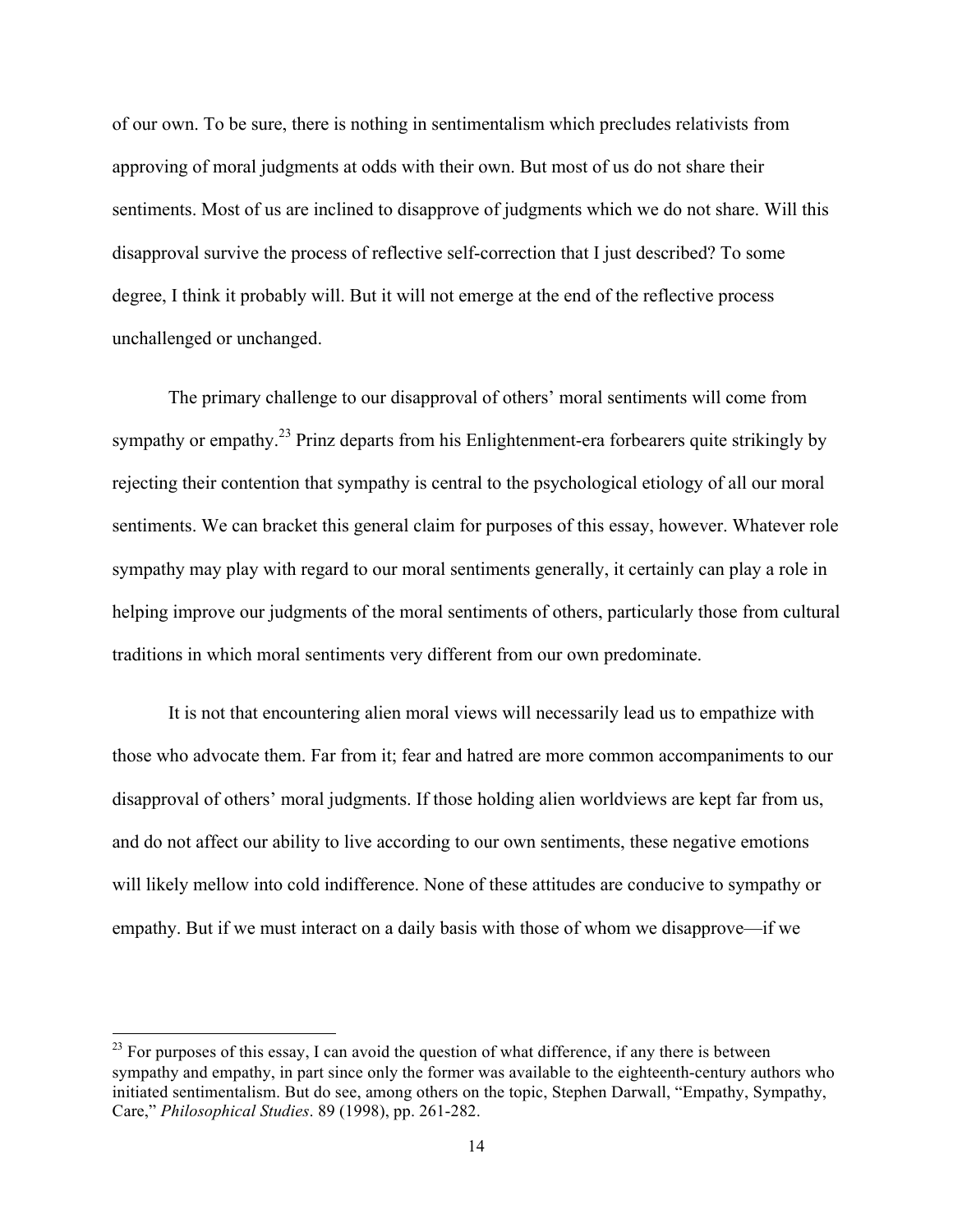must build a common political life together—then there will be a desperate need for some way of accommodating each other.

Here, Herder is a much better eighteenth-century inspiration than Hume or Smith.<sup>24</sup> It was Herder who began the sort of inquiry into the origins of human moral sentiments which Nietzsche would later call genealogy. But while Nietzsche sought to debunk our moral commitments by revealing their ignoble origins, Herder sought to affirm most of the diverse moral sentiments he discovered across human cultures. The key, he argued, is to feel your way into the position of those whose histories and cultures, and hence whose judgments, are different from your own. Herder urges his readers to "go into the age, the clime, the whole history. Feel yourself into everything; only now are you on the way toward understanding…"<sup>25</sup>

The task is not easy; we must overcome the natural biases of our sympathy, which tend to be strongest for those closest to and most like us, and weakest for those who are different or distant or both. Difficult, yes, but not impossible; Herder maintained that our natural wonder and curiosity at the range of human diversity would be sufficient to motivate the hard emotional work required. Add to this humanistic impetus the practical goal of finding a mode of mutual accommodation in a culturally (and hence also morally) diverse society—a practical goal which Herder did not consider adequately, largely because he was an adamant advocate of culturally uniform nation-states—and there is good reason to believe that many of us will at least attempt to empathize with our fellow citizens when we find ourselves in moral disagreement with them.

 <sup>24</sup> For a fuller defense of the interpretation of Herder presented in the following paragraphs see *The Enlightenment of Sympathy,* op. cit., Chapter 6, pp. 139-167.

<sup>25</sup> Johann Gottfried Herder, *This Too a Philosophy of History for the Education of Humanity* (1774), In Michael N. Forster, Translator and Editor, *Herder: Philosophical Writings*. New York: Cambridge University Press, 2002, p. 292.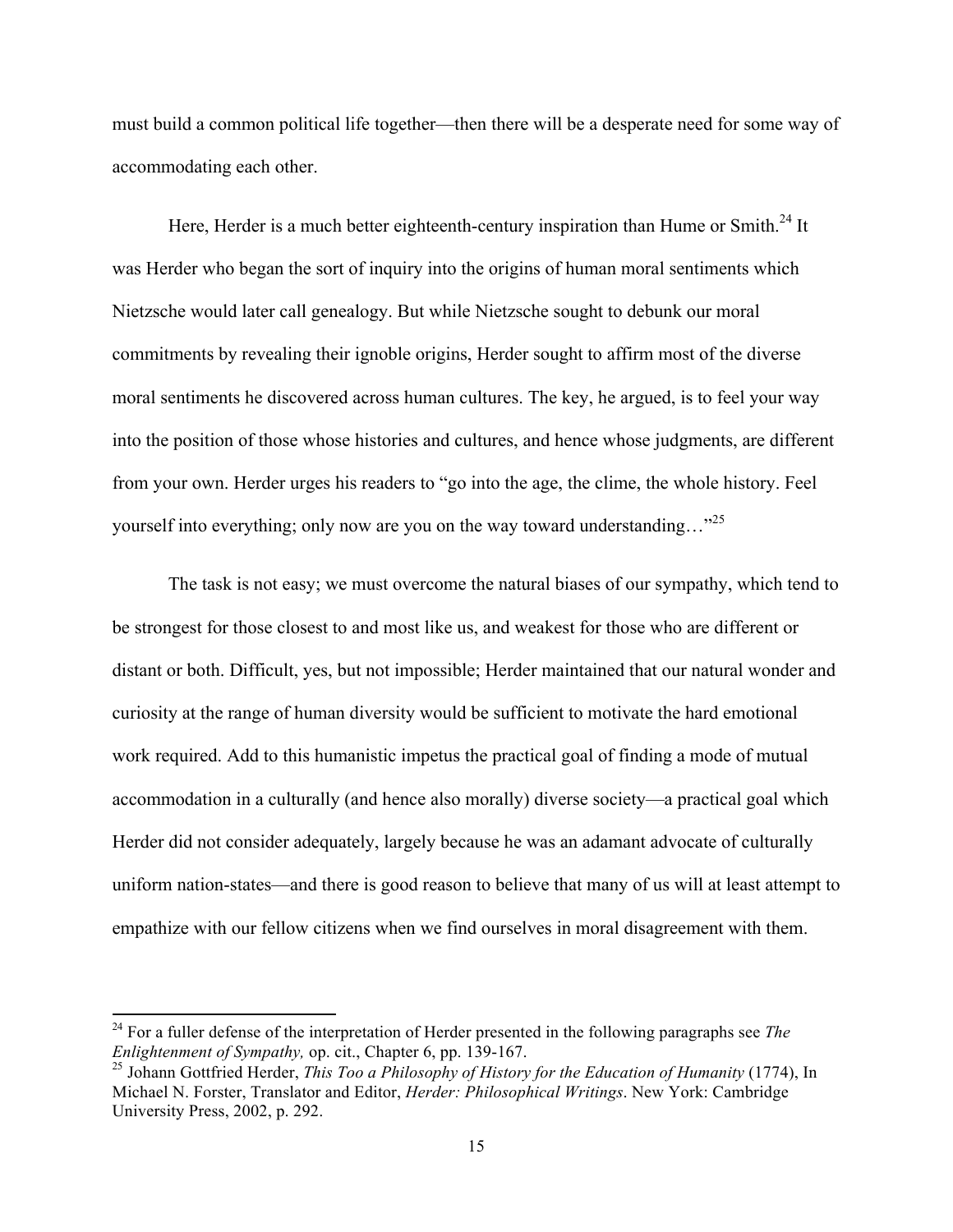Through this imaginative and emotional investigation, you may come to understand that sentiments which once seemed to be strange and unnatural actually speak to human needs and feelings analogous to your own. This, in turn, may change your disapproval into approval. Herder's empathy may therefore look like another path to normative moral relativism. Indeed, many have interpreted Herder in precisely that way.<sup>26</sup> But to understand all is not to approve of all. What is more, disapproval which remains once empathetic understanding is achieved seems likely to pass the test of sentimental reflection. The result is not relativism but value pluralism; there is a range of incompatible human values which can all be approved of, but there are also others which cannot be. This, at least, was the lesson Isaiah Berlin took from Herder.<sup>27</sup>

But there is another possibility still. Someone who arrives at value pluralism via a sentimentalist path—as opposed to someone who is convinced that the plurality of values is rationally demonstrable—realizes that, like all moral knowledge, this pluralism can only be known provisionally. There is always the possibility that with greater sentimental reflection on the part of all parties concerned all of humanity will gradually converge on a single set of universal moral sentiments. This may seem improbable when it comes to standards of personal virtue, but there is a reasonable hope that it may be achieved when it comes to political justice. While Herder approved of many cultural differences, he also approved of a universal sentiment of justice based on our shared humanity and our love of reciprocity. As is well known, some version of the golden rule is present in all known human cultures, even if it is more honored in

 $^{26}$  For a few of the many descriptions of Herder as a relativist along roughly these lines, see Robert T. Clark, *Herder: His Life and Thought*. Berkeley, CA: University of California Press, 1955, p. 320; Frederick C. Beiser, *The Fate of Reason: German Philosophy from Kant to Fichte*. Cambridge, MA: Harvard University Press, 1987, pp. 142-143; and Arthur O. Lovejoy, *Essays in the History of Ideas*. Baltimore, MD: The Johns Hopkins Press, 1948, p. 172.

<sup>27</sup> See Isaiah Berlin *The Crooked Timber of Humanity*. Edited by Henry Hardy. Princeton, NJ: Princeton University Press, 1990, especially p. 76, as well as Berlin, *Three Critics of the Enlightenment: Vico, Hamann, Herder*. Incorporating *Vico and Herder* (1960) and *The Magus of the North* (1993). Princeton, NJ: Princeton University Press, 2000.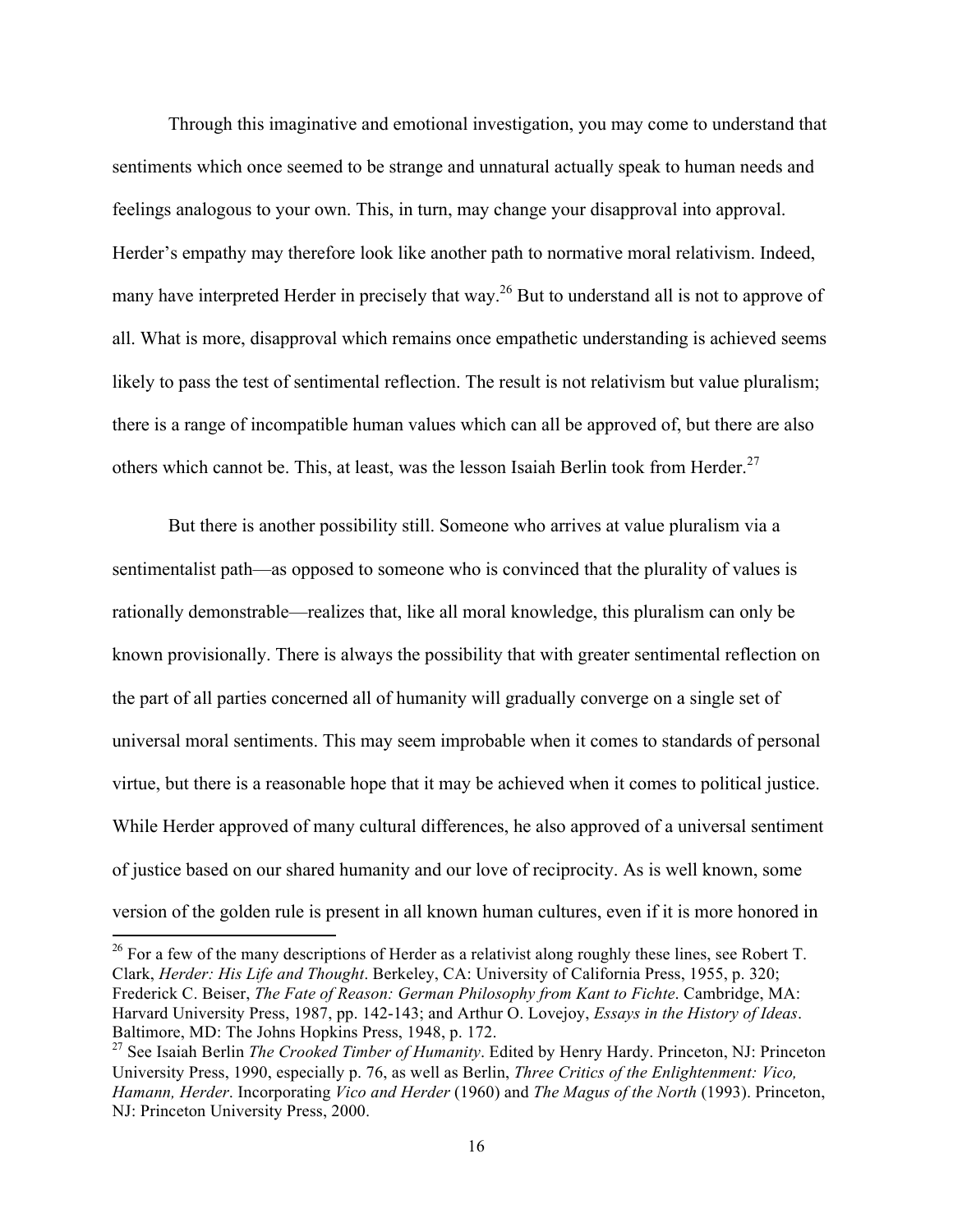the breach than the observance.<sup>28</sup> Herder believed that, given sufficient intrapersonal reflection and interpersonal deliberation, all would eventually come to embrace this humane ideal more fully, whatever their cultural background. "The law of reciprocity," he insists, "is foreign to no nation."<sup>29</sup>

We will never be able to resolve all our moral disagreements on the basis of a single faculty of reason which all human beings share. But we may be able to resolve many, if perhaps not all, of our moral disagreements on the basis of other features we all share—most notably our susceptibility to emotions from physical pain to parental love, and our ability to understand and share the emotions of others. It is this, Herderian vision of sentimental consensus-building which I, for one, would like to see advanced in our moral, political and legal practices. But the ethics and politics of empathetic universalism are not implied by sentimentalism itself, anymore than the ethics and politics of relativism are so implied.

The fact that sentimentalism can consistently be used to defend such different worldviews should come as no surprise. After all, if sentimentalism is true, the ethical and political convictions of rival sentimentalists contain emotions as surely as do all other moral judgments. The differences among their views therefore may not be resolvable through purely rational means. When we speak of the implications of sentimentalism, we are seeking exactly such a rational resolution—a logical deduction, from the shared premise of sentimentalism, which will demonstrate why one sentimentalist view is consistent and the other is inconsistent. A more promising approach would be to resolve disputes between sentimentalists in a sentimentalist manner—such as through greater empathetic inquiry into our interlocutors' perspectives, and

<sup>28</sup> See Jeffrey Wattles, *The Golden Rule*. New York: Oxford University Press, 1996.

<sup>29</sup> Herder, *Letters for the Advancement of Humanity* (1793-7), in Forster, op. cit., p. 417.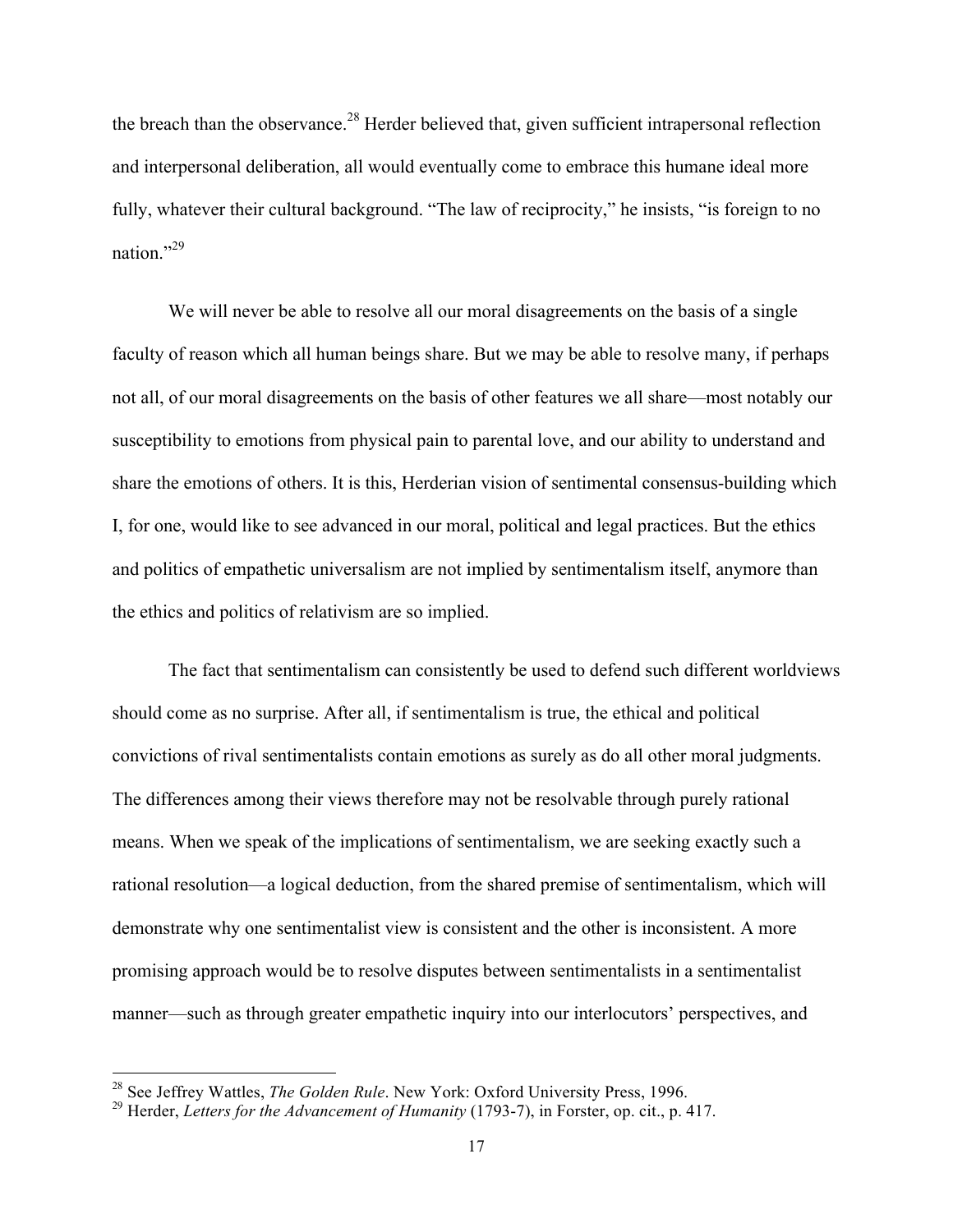greater reflective scrutiny of our own disapproval of their views. In adopting this approach, however, we must give up the idea that our interlocutors somehow failed to notice the direct normative implications of the premises we have in common. Nothing could be farther from the spirit of sentimentalism than dismissing moral worldviews with which we disagree as necessarily incoherent, let alone condemning those who embrace them as necessarily irrational.

Perhaps this is part of the reason why the debate among the original sentimentalists of the Enlightenment era was such a marvelous model of philosophical civility. Shaftesbury, Hutcheson, Hume, Smith, Herder and others at the time were united in their conviction that moral judgments contain emotions, but divided on most other moral and political questions from the proper place of religion in public life to the viability of democracy to the alleged superiority of European over so-called "primitive" peoples. But Smith's disagreements with Hume, or Herder's disagreements with them both, did nothing to lessen their admiration for each other.

Smith was therefore wrong to deny the practical importance of moral psychology. To be sure, sentimentalism has no distinctive position on the question of moral relativism versus moral universalism, let alone on more specific issues like the proper level of progressivity in our tax system or the proper balance between the claims of individual liberty and those of collective security. But, in its normative form, sentimentalism can offer a distinctive position on how we ought to reflect individually, and deliberate collectively, on these and all other such difficult moral questions. Sentimentalism need not unleash hateful, unreflective emotions in our public discourse—or even relativist, tolerant indifference. A widespread embrace of specifically Herderian sentimentalism could instead lead to a cultivation of wide-ranging public empathy,

18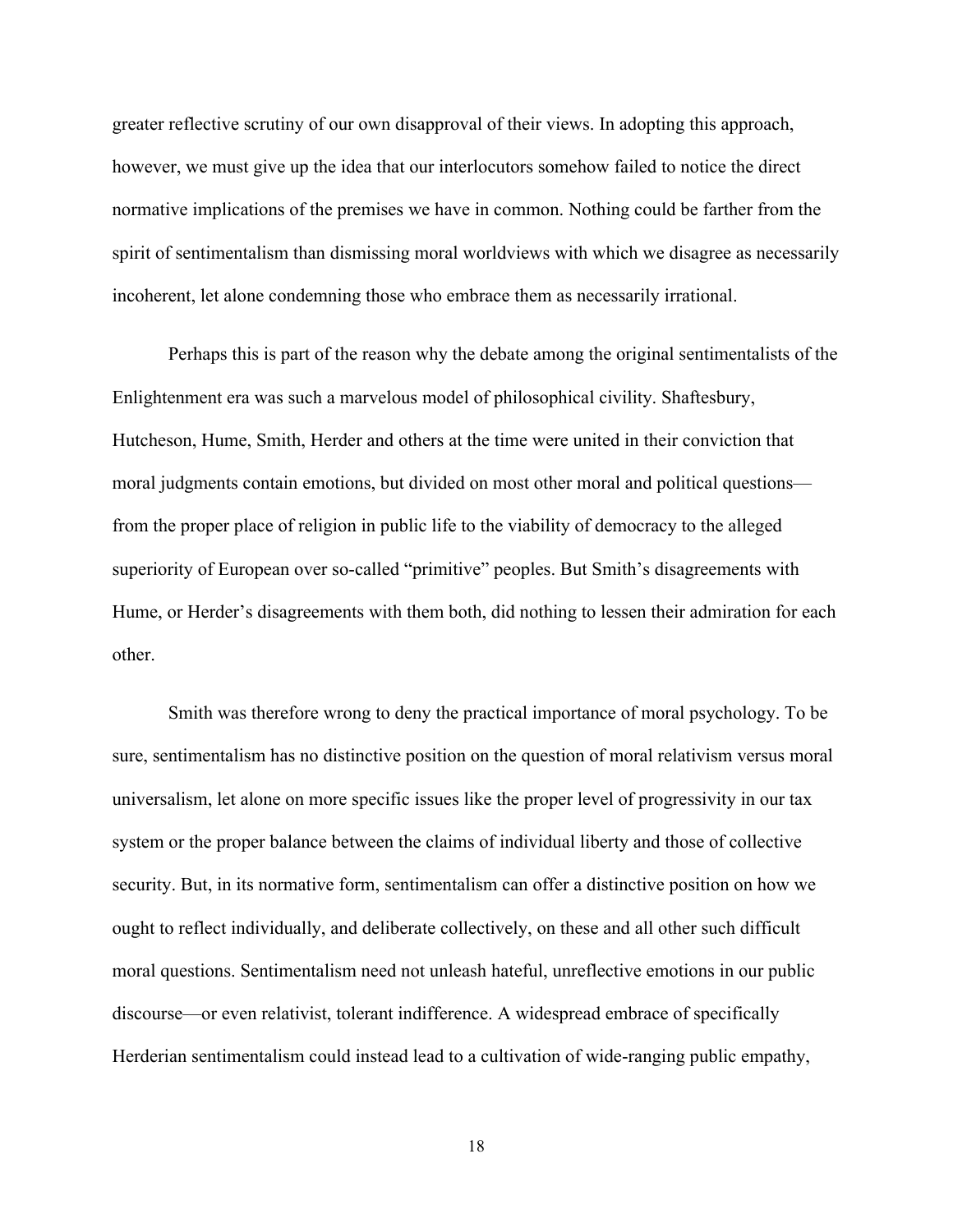and might help in the often seemingly fruitless task of rendering our civil life more worthy of the name "civil."

Pointing out the practical importance of sentimentalism does not detract from its importance for what Smith calls "speculation." Sentimentalism may also have profound importance for scholars, for philosophy understood in the eighteenth-century sense to include not only the normative and conceptual work which is today the responsibility of philosophers and political theorists, but also the empirical and interpretive scholarship which is now undertaken under the rubrics of the sciences and humanities.

The humanities in particular must not be neglected as a potential resource for enriching sentimentalist thought. Rightly dissatisfied with the arid conceptual analysis which came to dominate philosophy in the twentieth century, philosophers today have sought to bring their work in closer contact with empirical reality. Yet, for too many of them, the turn to reality has taken a detour through the experimental neuropsychology lab. Many recent empirical sentimentalists have believed this scientific approach to be in keeping with the spirit of Hume, who famously introduced his *Treatise* as "an attempt to introduce the experimental method of reasoning into moral subjects."<sup>30</sup> Yet rather than using the term "experiment" to describe the controlled tests of today's laboratory science, Hume instead associates "careful and exact experiments" with the simple "observation of those particular effects which result from... different circumstances and situations."<sup>31</sup> If experimentation in general is to be equated with careful observation, in the case of "moral subjects" experimentation will merely involve close

<sup>&</sup>lt;sup>30</sup> Hume, op. cit., Title Page, p. 1. For an experimental philosophy "manifesto" and a collection of essays on the topic, see Joshua Knobe and Shaun Nichols, eds. *Experimental Philosophy*. New York: Oxford University Press, 2008. For a more balanced appraisal of the value of experimental work in the field, see Kwame Anthony Appiah, *Experiments in Ethics.* Cambridge, MA: Harvard University Press, 2008.  $31$  Hume, op. cit., Introduction: 8, p. 5.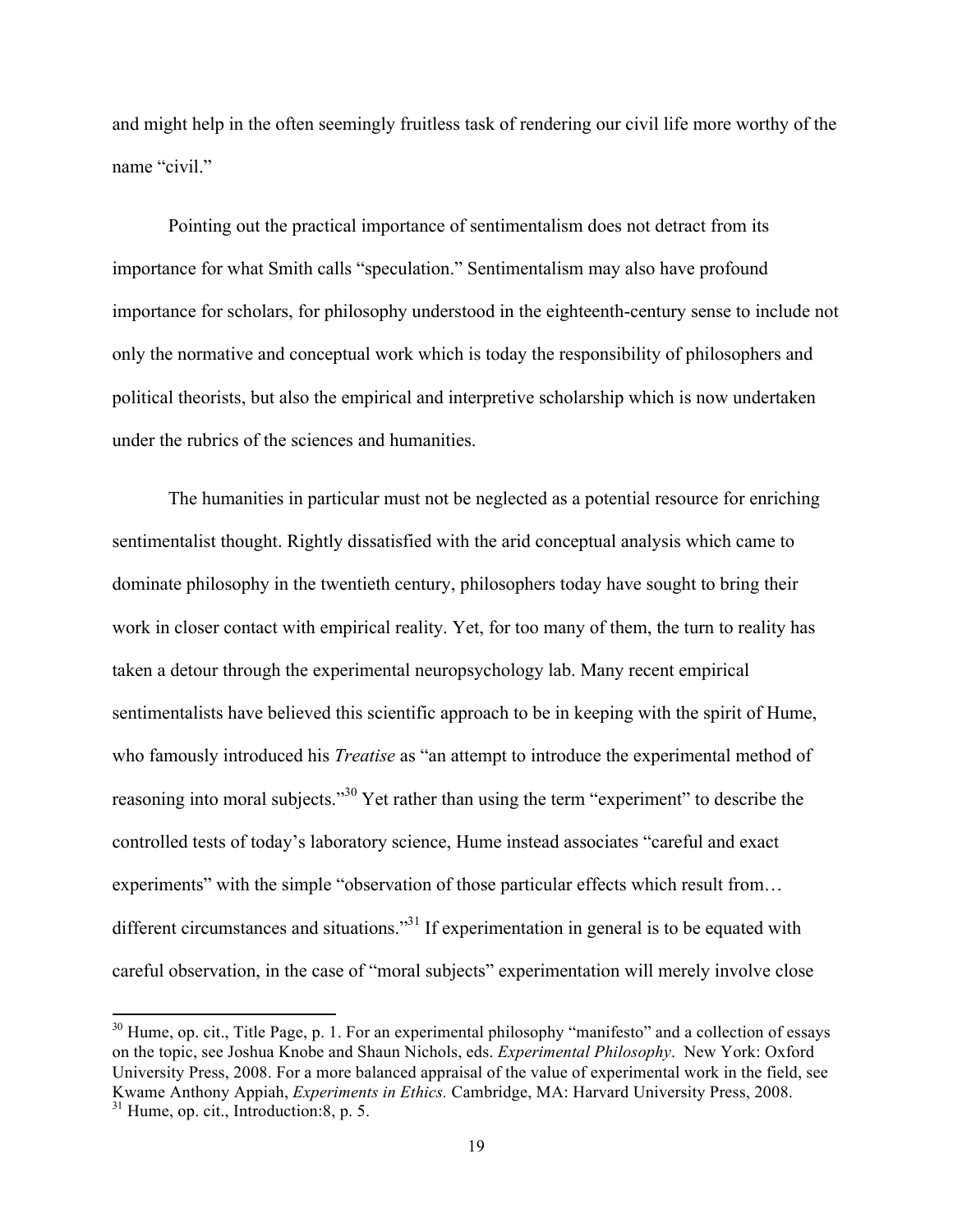observation of the operations of the social world around us and the psychological forces within us. For Hume, who was most famous in his own time as a historian and an essayist, these observations were not to be conducted in the laboratory under controlled conditions, but in the uncontrolled reality of human life, a reality that can only be captured in history and literature. Although controlled experimentation will always be invaluable in moral psychology—as it is in so many other fields—there is no reason to privilege it over humanistic inquiry when investigating the nature of human sentiments.

Although (at least in my preferred version) sentimentalism is already a normative theory, the need for a humanistic version of sentimentalism is especially great when we turn from general normative conclusions about the proper place of emotion in moral judgment to specific ethical or political issues. Since sentimentalism implies that our disagreements on these issues may not always be resolvable by rational means alone, it might be taken to imply that rational scholarship has little or nothing to contribute to the resolution of these disputes. Alternately, however, a sentimentalist can consistently maintain that scholars can and should continue to write on particular normative questions. To do so effectively, however, they must not be afraid of employing modes of thought other than pure reasoning. Here, too, Herder can serve as a model: His condemnation of European imperialism and insistence on cultural diversity is not the product of mere logical argument, but rests on an understanding of human difference built from his extensive studies of comparative literature, world history, comparative religion and all the other fields of humanistic scholarship—fields which require imaginative insight and emotional sensitivity as much as they require sound reasoning and solid empirical evidence.<sup>32</sup> As we

<sup>&</sup>lt;sup>32</sup> Herder's utilization and defense of the humanities has important parallels with that put forward more recently by Martha Nussbaum. See Martha C. Nussbaum, *Cultivating Humanity: A Classical Defense of Reform in Liberal Education*. Cambridge, MA: Harvard University Press, 1997 and Nussbaum, *Not for*